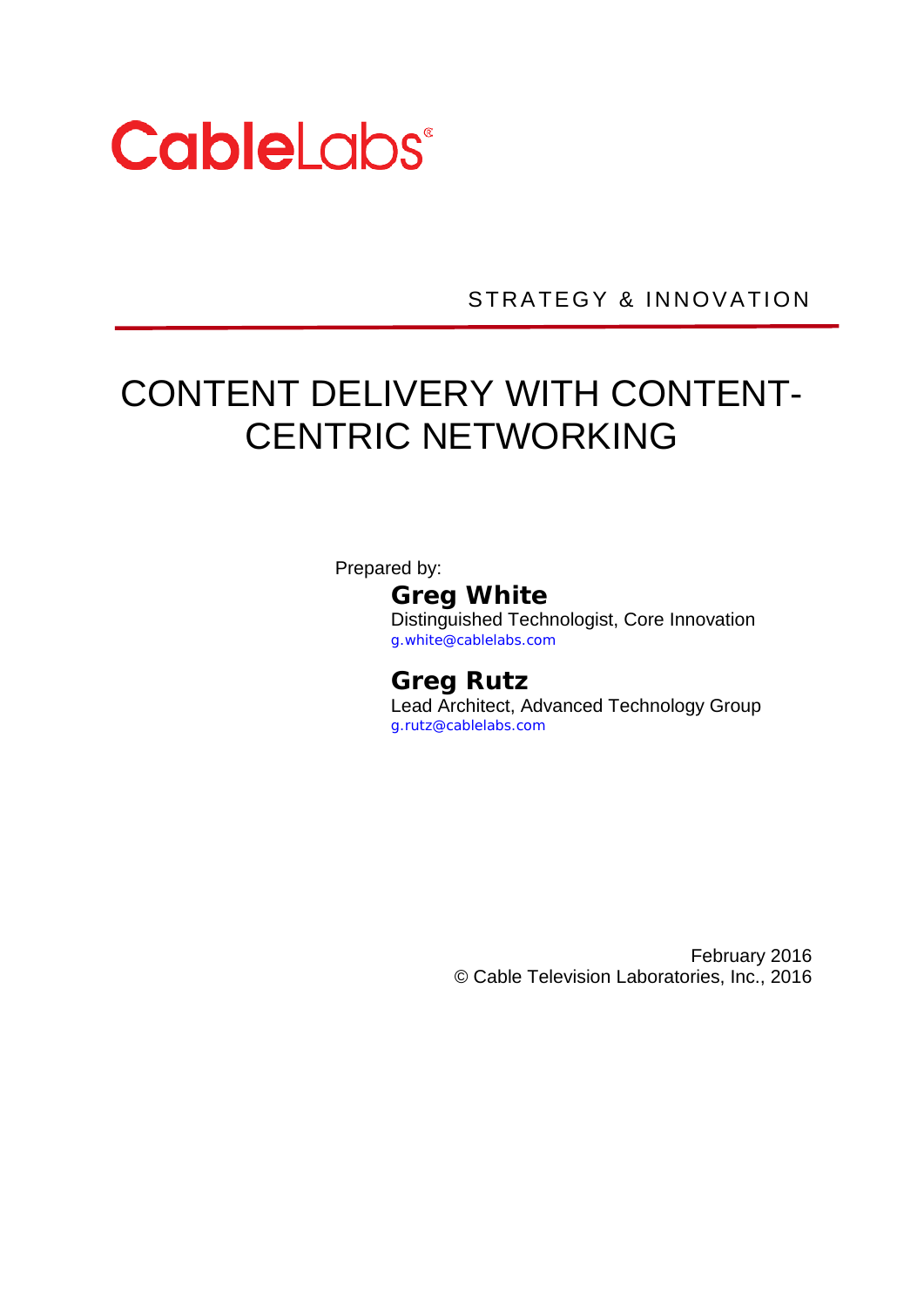# **Table of Contents**

| 1                                                                |  |
|------------------------------------------------------------------|--|
| $\overline{2}$                                                   |  |
| 2.1<br>2.2<br>2.2.1<br>2.2.2<br>2.2.3<br>2.2.4<br>2.2.5<br>2.2.6 |  |
| 3                                                                |  |
| 4                                                                |  |
| 5                                                                |  |
| 5.1<br>5.2<br>5.2.1<br>5.2.2<br>5.3<br>5.4                       |  |
| 6                                                                |  |
| 6.1<br>6.2                                                       |  |
| 7                                                                |  |
| 8                                                                |  |
| <b>APPFNDIX A</b>                                                |  |
| <b>APPENDIX B</b>                                                |  |

# **List of Figures**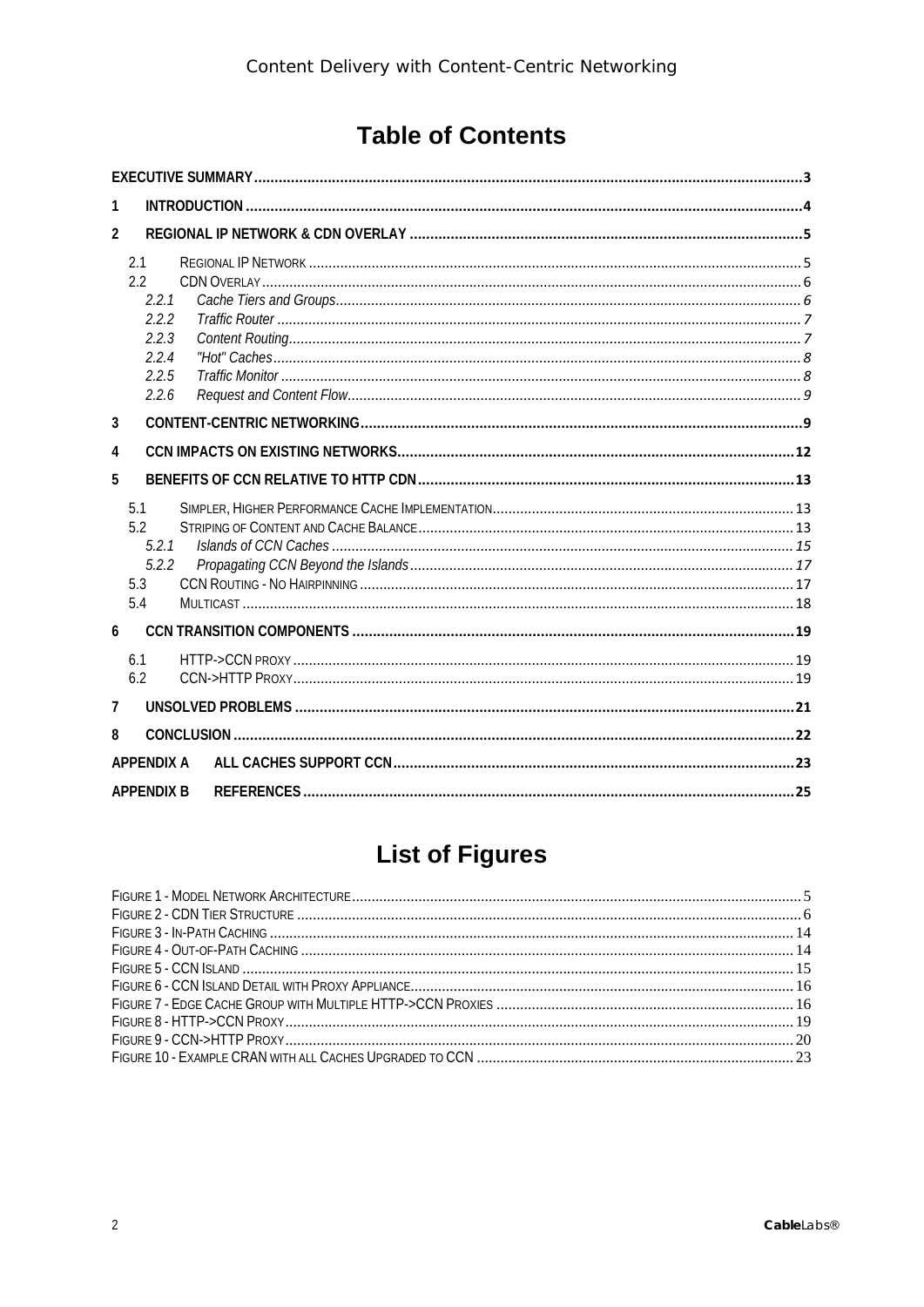## <span id="page-2-0"></span>**EXECUTIVE SUMMARY**

Information Centric Networking is an emerging networking approach that aims to address many of the shortcomings inherent in the Internet Protocol; in current networks and in the networks envisioned in the future. One specific approach to Information Centric Networking, also known as Content-Centric Networking (CCN) and/or Named Data Networking (NDN), appears to be gaining mindshare in the research community and in industry, and promises to significantly improve network scalability, performance, and reduce cost over a network built on the Internet Protocol. CCN/NDN provides native and elegant support for client mobility, multipath connectivity, multicast delivery and in-network caching; many of which are critical for current and future networks, and all of which require inefficient and/or complex managed overlays when implemented in IP. Further, CCN/NDN provides a much richer addressing framework than that existing in IP, which could eliminate significant sources of routing complexity.

As HTTP/IP is baked into the networking field (equipment, software stacks, applications, services, engineering knowledge, business models, even national policies), it may seem daunting to consider the use of a non-IP protocol. However, while IP has been a phenomenally successful networking protocol for the last 40 years, as technology and time progress it is reasonable to believe that we won't be utilizing it forever. In this paper, we examine whether some of the networking issues that exist in current networks already point to CCN/NDN as being a better alternative, and if so, how an HTTP/IP network operator might begin to reap the benefits while minimizing the cost and complexity of the transition.

One aspect of CCN/NDN, the native support for in-network caching, offers a much simpler and potentially more optimal alternative to the Content Distribution Network (CDN) paradigm that has been built to support HTTP/IP content distribution. An investigation into the mechanics of an HTTPbased CDN (as it might be implemented by an Access Network Service Provider) reveals a number of areas in which this approach is strained. The possibility exists for a phased transition of an HTTPbased CDN into a network making use of the CCN protocol, and highly optimized for content distribution. In addition, the native multicast distribution capability of CCN/NDN can be leveraged to optimize the transport of linear video streaming services, without introducing all of the complex control/management plane aspects inherent in IP Multicast.

Our analysis indicates that it is possible to realize significant benefits through an incremental introduction of CCN/NDN into an existing CDN implementation. CCN->HTTP and HTTP->CCN proxies can create small "islands" of CCN/NDN functionality that can begin to eliminate some of the performance and management issues encountered in modern CDNs. By striping content across multiple caching routers at the Content Object-level, the "hot cache" problem is eliminated. Additionally, link utilization is reduced because content retrieved from higher-tier cache levels will not "hairpin" through the caches on the way to the client as it does today. It is important to note that these benefits can be achieved without making modifications to existing IP routers.

CCN/NDN has other features that may be equally compelling for cable network operators (notably native mobility and multipath networking). These are not covered in this report. We anticipate a follow-on report that will investigate those aspects.

To be clear, CCN/NDN is not a mature protocol ready for immediate deployment. A number of R&D issues are still being worked in academic and industry research groups (including CableLabs), and implementations (both endpoint stacks and network gear) are still largely in the reference implementation or proof-of-concept stage. However, development work is active and confidence is high that the protocol will be made ready for prime time in the next 3-5 years.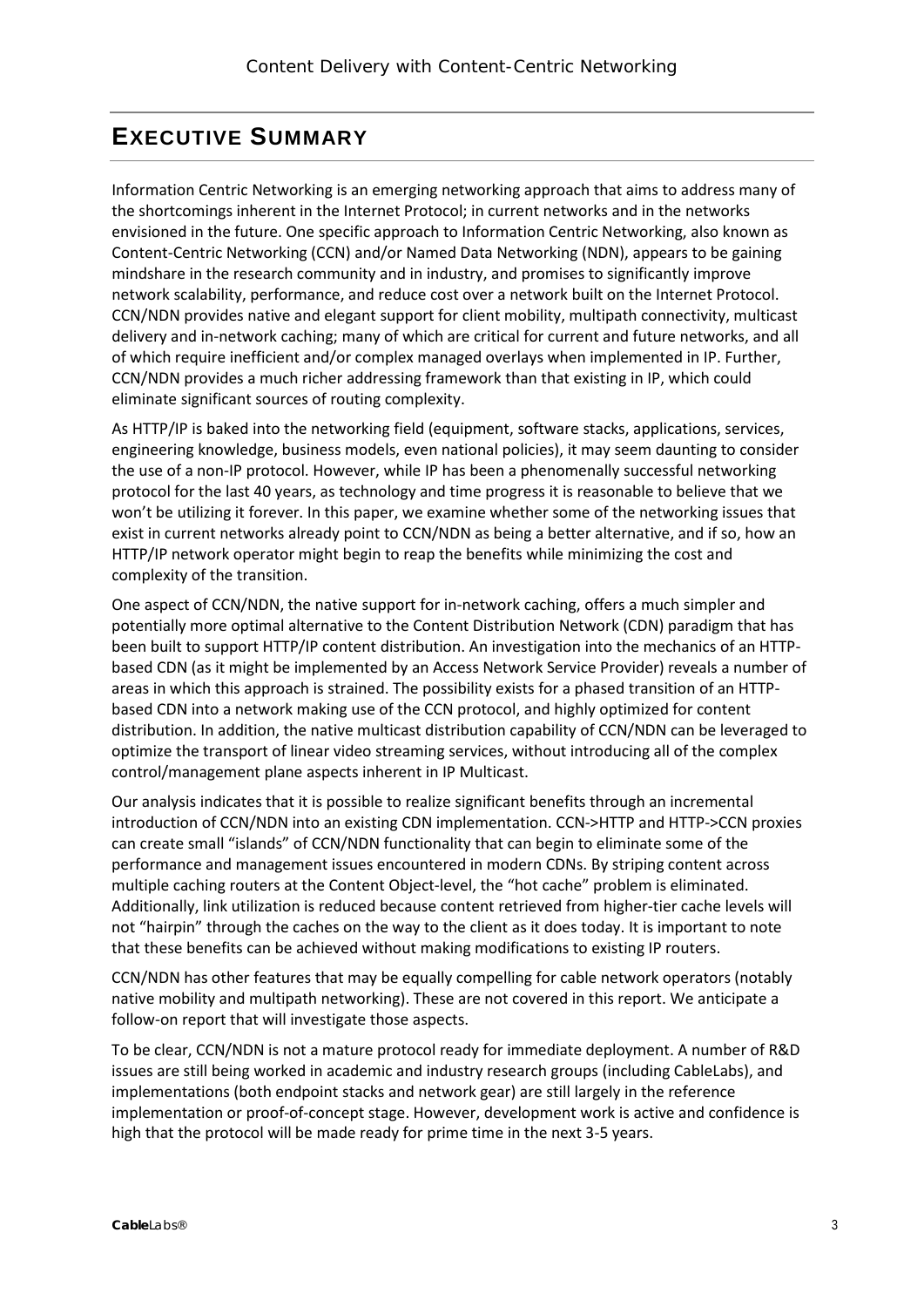# <span id="page-3-0"></span>**1 INTRODUCTION**

Content-Centric Networking (CCN) is an innovative new networking protocol designed around the fact that today's Internet is largely used as a medium over which *content* flows from producers to consumers. This is in contrast to the host-centric Internet Protocol (IP), which is designed around the paradigm of point-to-point communication between two network endpoints. CCN is a single incarnation of a larger field of research known as Information-Centric Networking (ICN).

In the majority of current network applications, consumers demand specific data objects, but don't particularly care from which server or network endpoint the data is served. In fact, many network technologies we have come to rely upon (Content Delivery Networks, Load Balancers, GeoDNS, etc.) were designed specifically to bridge the gap between the host-centric nature of IP and the information-centric demands of modern Internet applications.

One of the key features of CCN (and several other ICN approaches) is the idea that each network node (i.e., router or endpoint) incorporates a Content Store to potentially cache data that has traversed its interfaces. Similar to an HTTP Transparent Cache, this has the benefit of moving content storage closer to the network edge and the devices that are requesting it. However, unlike an HTTP Transparent Cache, this functionality is built into the network itself, and is enabled due to the fact that CCN provides object security (objects are signed and potentially encrypted by the origin publisher, and stored immutably in caches) rather than connection security (the transport connection from the client to a trust-verified server is encrypted) as is provided in HTTP (via HTTPS). As a result, secure objects are cacheable in CCN, where objects carried over a secure connection are not.

A network in which storage is a first-class entity is expected to operate much more efficiently and with higher performance than today's HTTP/IP network. Moreover, the role of the CDN is largely subsumed by the network itself, instead of relying on the typical "overlay" of CDN components onto the basic IP network.

This paper describes a typical IP network with CDN overlay and discusses how a CCN-based solution might improve performance as well as eliminate some of the problems encountered with modern CDN deployments. The focus is on the technical aspects rather than on the impacts this would have on the business of providing CDN services. Additionally, it is recognized that a move to a fundamentally different networking protocol cannot be made overnight. Thus, proposals are presented for incrementally introducing CCN into existing IP CDN networks, while attempting to recognize some of the benefits of CCN at each transitional step. Our suggestions are intended to limit the backwards-compatibility issues of network nodes, servers, and client devices that may not have yet been upgraded to support CCN.

As of the writing of this paper, the architectures proposed here have not been tested experimentally. The architectures are provided to guide the development of a more fine-grained system design, and we identify some areas where further research may be needed in order to validate the approach or to select from multiple options that are presented here. Moreover, this work is based heavily on one CDN technology and network topology, and on the current version of the CCN protocol (1.0 at the time of this writing). It is understood that other CDN technologies and topologies exist, and that the CCN protocol will likely evolve over time. Application of this work to other CDNs, and use of subsequent versions of the CCN protocol is left for future work.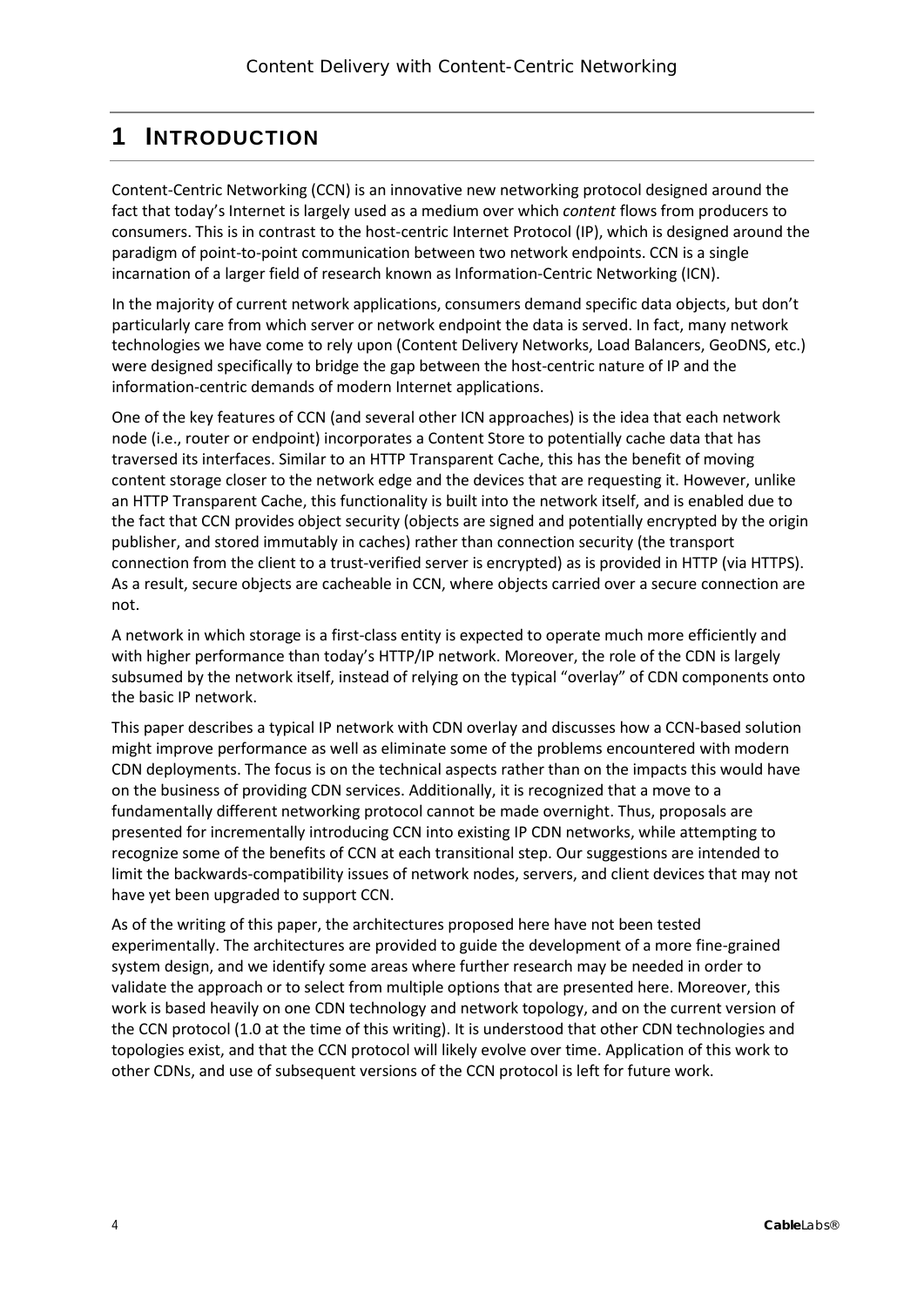# <span id="page-4-0"></span>**2 REGIONAL IP NETWORK & CDN OVERLAY**

To facilitate the description of the transition of a typical CDN to an Information-Centric architecture, this section describes a model IP network topology with CDN overlay. The model is reflective of the composition and scale of network design that would be typical in a mid-to-large size MSO with multiple subscriber regions and only a few content origination locations.

### <span id="page-4-1"></span>**2.1 REGIONAL IP NETWORK**

To begin, we introduce a model of a typical cable operator regional network, which provides Internet access to residents and businesses located within that region. [Figure 1](#page-4-2) shows a graphical representation of the model network. The diagram depicts several Core Regional Access Networks (CRAN), each of which provides Internet connectivity to a specific geographic region of the United States. For simplicity, only the "XYZ CRAN" shows all components of the cable network down to the individual subscriber, but it is assumed that these elements are also present in the other CRANs.



**Figure 1 - Model Network Architecture**

<span id="page-4-2"></span>The portion of the network between the cable modems (CM) and the cable modem termination system (CMTS) is referred to as the Hybrid Fiber-Coaxial (HFC) network. The fiber portion of the HFC network connects each CMTS to multiple fiber nodes (FN), each of which serves a neighborhood (30- 300 CMs). The fiber node is located at the neighborhood, and it converts between the optical signaling used on the fiber link, and the electrical signaling used on the coax feeders and drops that reach the individual households and CMs. The network capacity between the CMTS, through a single fiber node, to the 30-300 CMs is shared among that set of users. Ethernet frames are transported over the HFC network using the Data-Over-Cable Systems Interface Specification (DOCSIS<sup>®</sup>).

From this point, our model network consists of a hierarchy of increasingly powerful routers that aggregate traffic from the neighborhood fiber nodes to the network's connection with the provider's backbone. At the first level, aggregating traffic from multiple CMTS routers are the municipal routers (MR). One level up from the MR is the aggregation router (AR), of which there are several to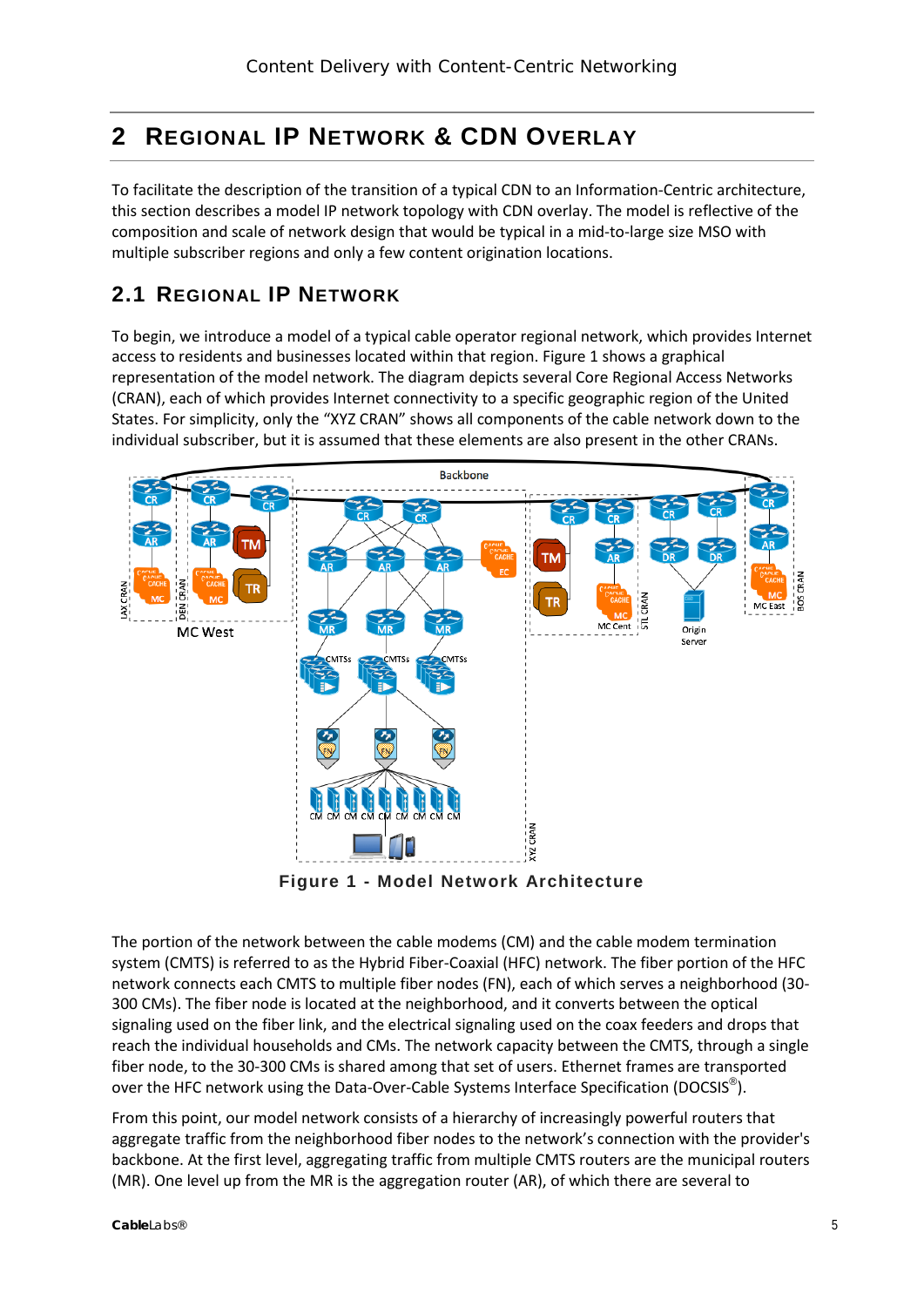accommodate the traffic from a handful of MRs. Finally, the ARs are connected to two core routers (CR), which link this regional network to the long-haul links between regions. The AR nodes are linked with each other to provide redundancy and paths for intra-regional traffic.

Many ISPs operate networks in multiple regions of a country, sometimes separated by hundreds or thousands of miles. In the model network, we depict four regional networks (in addition to our generic "XYZ" network), all connected to the operator's Internet backbone; LAX, DEN, STL, and BOS.

## <span id="page-5-0"></span>**2.2 CDN OVERLAY**

A Content Delivery Network (CDN) is a collection of servers distributed throughout a network with the intent of reducing core network load and improving application performance by bringing popular content closer to the clients that are requesting it. In the model network, we use an open source CDN implementation developed by Comcast Cable called Traffic Control [\[1\].](http://traffic-control-cdn.net/) The Traffic Control CDN consists of three main applications; Traffic Router, Traffic Monitor, and Apache Traffic Server. There are, in fact, several other applications that are part of the Traffic Control suite, but only these three will be relevant in the description of our example CDN.

#### <span id="page-5-1"></span>2.2.1 CACHE TIERS AND GROUPS

Caching servers in the Traffic Control system are divided into an implementation-specific hierarchy of cache "tiers". Requests for content that are not satisfied by a particular cache (cache-miss) are forwarded on to the next tier up the hierarchy (see [Figure 2\)](#page-5-2).



**Figure 2 - CDN Tier Structure**

<span id="page-5-2"></span>Within each tier, collections of individual caches form a Cache Group, each of which is assigned to a geographic or topological region within the CDN. The model CDN has two tiers of caching, as depicted i[n Figure 1.](#page-4-2) The Edge Caches (EC) are closest to the client devices in the network and provide the fastest response times, and, consequently, the best user experience. Each CRAN has its own Edge Cache Group to serve clients located within that region, and the clients only directly interact with these ECs. While [Figure 1](#page-4-2) shows the entire EC Group being connected to a single AR in the CRAN, it is more likely that the ECs will be distributed across multiple ARs in the CRAN.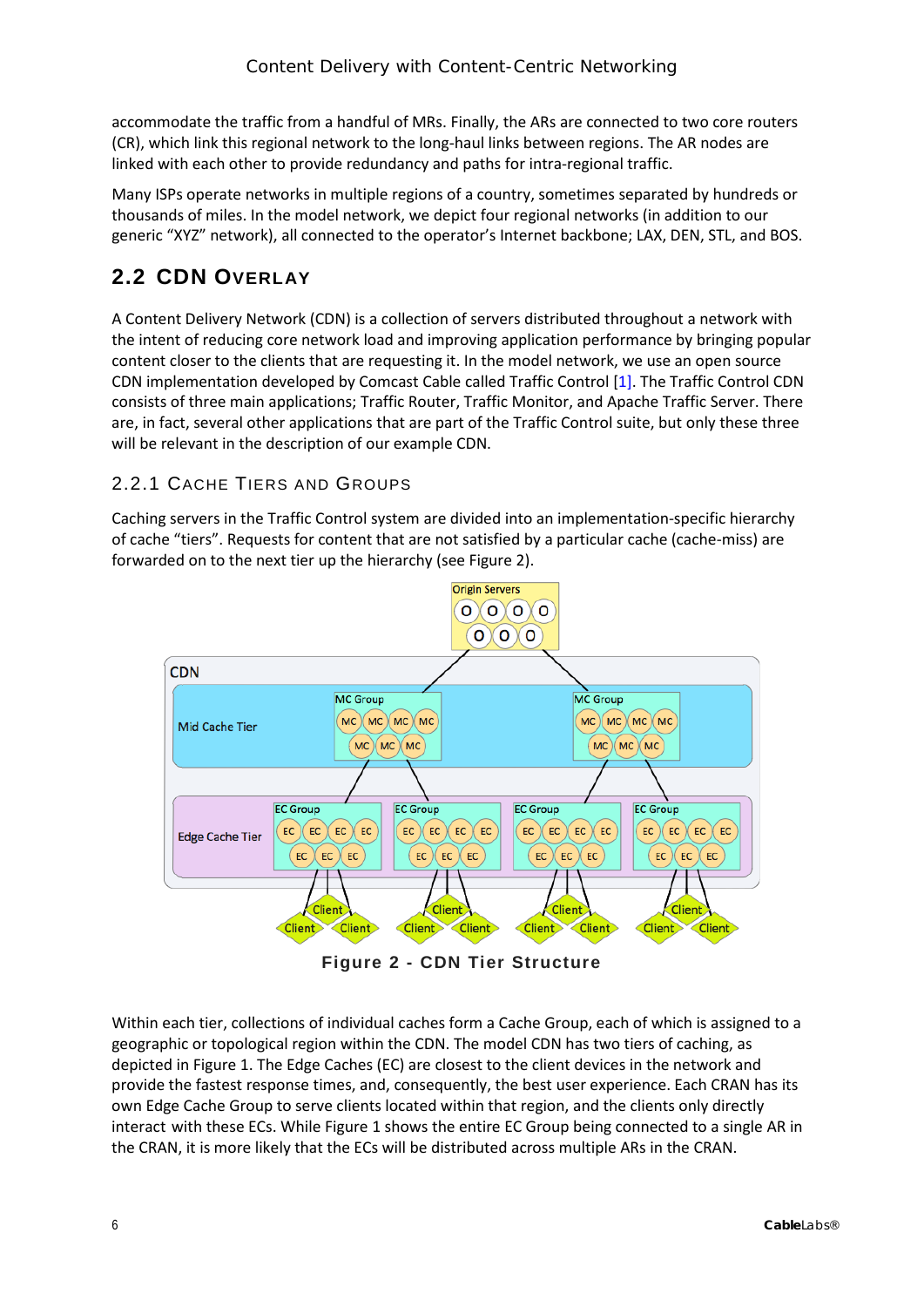If a particular content item is not cached at the EC level, the requests are forwarded to the next tier caches, the Mid Caches (MC). Mid Caches are fewer in number than Edge Caches and are strategically located in a few CRANs to satisfy Edge Cache misses from a super-region (a set of CRANs served by a Mid Cache Group). Our model network contains three super-regions, and thus three Mid Cache Groups: West, Central, and East. Note that while an Edge Cache Group will have all of its member ECs located within the same CRAN, Mid Cache Groups may very well have MCs distributed across one or more CRANs (e.g., MC West has its MCs split across the LAX and DEN CRANs in the model network). Finally, if the requested content is not found in the MC Cache Group, the requests are sent to one or more Origin servers, which are always expected to have the content available. Every cache server in the CDN runs a copy of Apache Traffic Server (ATS) to handle HTTP content requests and proxying to the next-tier cache.

#### <span id="page-6-0"></span>2.2.2 TRAFFIC ROUTER

The intelligence center of the CDN is the Traffic Router (TR) application. It serves as the central arbiter for all content routing decisions. The TR contains a list of all caches in the CDN and their positions in the caching hierarchy, called the Coverage Zone Map. The TR uses the information in the Coverage Zone Map, along with a geolocation database that maps client IP addresses to locations (CRANs), to identify the EC Group for a particular client.

In large scale CDNs, the resource requests for a population of clients are distributed across multiple caches in the Cache Group. This improves scalability by allowing the load to be spread among multiple caches. It also improves availability by allowing individual caches to be added to or removed from the Group without significant disruption in CDN performance. In order to spread request load across multiple caches in an effective way, it is important that all users' requests for a specific resource be directed to the same cache. This maximizes the probability of a cache hit and eliminates duplication of resources across multiple caches in the Group. This cache assignment is done using a hashing algorithm, whereby some piece of information attached to the request message and unique to the content being requested (asset ID, segment URL, etc. in the HTTP request header) is hashed, and the hash value is used to determine which cache in the Cache Group will handle that content request. This is typically done using a "consistent hash" algorithm [10], a specialized hashing technique that ensures that even when the number of caches in the Cache Group changes, only very limited remapping of content to caches needs to take place. In the Traffic Control CDN, the TR is responsible for performing the consistent hash operation to direct a client request to the appropriate first-tier cache, and each EC is responsible for the consistent hash operation when it selects an MC. In the case that the consistent hash operation is done by multiple devices (e.g., multiple TR instances that serve the CDN, or the multiple ECs in the EC Group), it is important that all of them utilize the identical mapping.

#### <span id="page-6-1"></span>2.2.3 CONTENT ROUTING

The Traffic Router is responsible for directing clients to the most optimal Edge Cache given the client's location and the health of similarly located caches. There are two basic mechanisms used by the TR to accomplish this task: DNS Routing [4] and HTTP Routing [5]. For both approaches, it is necessary to make the TR instances be the authoritative DNS for all domains used to retrieve content (with the requests being load balanced across the pool of TRs).

For DNS Routing, the client issues a DNS query for the hostname associated with the content it wishes to retrieve. This DNS query is received by a local DNS server and forwarded to a TR instance. The TR then simply looks at the hostname in the DNS lookup and responds with the IP address of an EC selected based on that name and the IP address of the local DNS server that referred the request. The client makes its content request directly to the server address that was produced as a result of the DNS lookup. TRs can be configured with a list of hostname prefixes that should be handled using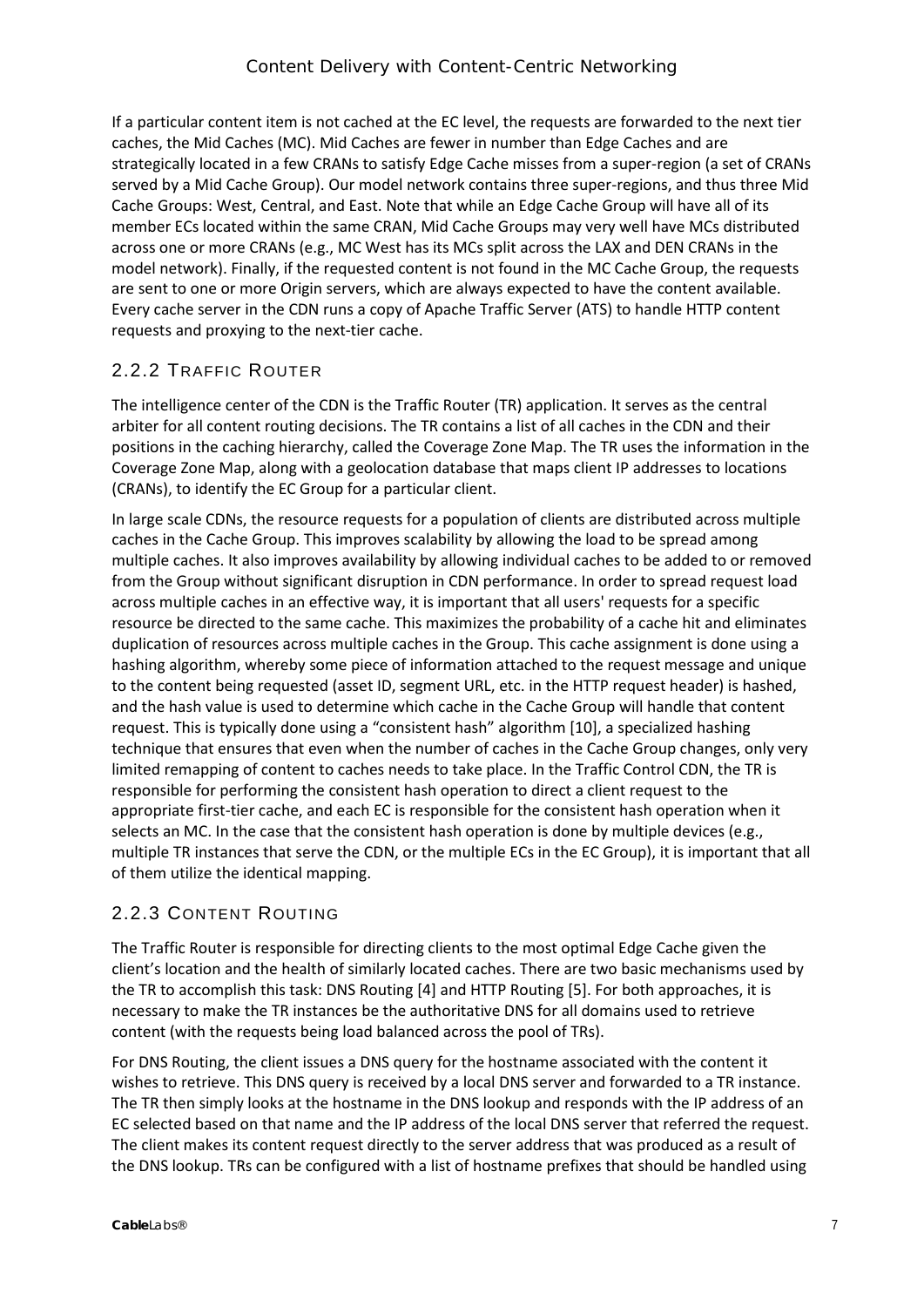DNS Routing. In DNS Routing, the TR would identify the zone of the client via the IP address of the local DNS server, and then use a consistent hash of the requested hostname to select a specific EC within the EC Group covering that zone. As a result, all clients in that zone would be directed to the same EC whenever they attempt to access content at the same hostname. For CDNs that handle diffuse requests across a large number of hostnames, this may be a sufficient method to distribute those requests across the EC pool.

The more sophisticated routing mechanism is HTTP Routing. In this scenario, the TR responds to the DNS query with its own IP address instead of a cache IP address. The client then issues the HTTP content requests directly to the TR, at which point the TR responds with an HTTP 302 redirect to the appropriate cache. This technique allows the TR access to more information regarding the request, such as the client's IP address and the HTTP request headers, including the full URL, which it can then use to make more intelligent cache selection decisions.

In a typical content request operation (using HTTP Routing) the CDN interaction works something like this. A client's HTTP request for a particular content file arrives at the TR, due to the TR resolving the URL hostname to its own IP address. The TR identifies the appropriate EC zone based on information provided in the request (IP address, HTTP headers, etc.). The TR then selects a specific EC in the EC Group covering that zone by executing the consistent hashing algorithm on some portion of the URL or other information passed in the request. The TR then responds with an HTTP 302 redirect message pointing to the selected EC. In response to the 302 message, the client issues a new request to that EC for the content. The result of HTTP Routing is that all clients within a zone are directed to the same EC whenever they attempt to access the same URL.

#### <span id="page-7-0"></span>2.2.4 "HOT" CACHES

While consistent hashing is highly beneficial for the reasons stated above, there is a side-effect which needs to be considered. When a particular cache ends up serving highly popular content, it can experience request frequency levels that exceed its ability to respond. In order to prevent this situation, another Traffic Control component called "Traffic Monitor" continuously monitors the load on each cache in a Cache Group and alerts the Traffic Routers when the load on an individual cache exceeds a configured threshold.

The simple solution to this situation is for the TRs to treat the "hot" cache as unavailable for new content requests until its load returns to a more acceptable level. By doing this, the consistent hashing algorithm redistributes across the remaining caches in the Cache Group all new requests that would have been assigned to the hot cache. Content requests that were already underway continue to utilize the hot cache, but as these transfers finish, the load naturally reduces until the cache can be marked as available again.

An effect of this solution is that the load (both in terms of requests per second, and in terms of assigned content objects) on all of the other caches in the Cache Group increases, which both reduces caching efficiency and increases the likelihood that another cache quickly becomes hot.

#### <span id="page-7-1"></span>2.2.5 TRAFFIC MONITOR

The Traffic Monitor application is responsible for querying the health state of each cache and making that information available to the Traffic Router. Every ATS cache exposes a private URL and REST API that is used by the TM to access traffic statistics and other server status for that cache. Multiple TM servers run in parallel, and each builds their own independent view of the current CDN health. The TM consults a number of its peers and utilizes their responses, along with its independent view of cache health, to calculate a health value that is consistent with information gathered across the CDN. The TM periodically provides this information to the Traffic Routers.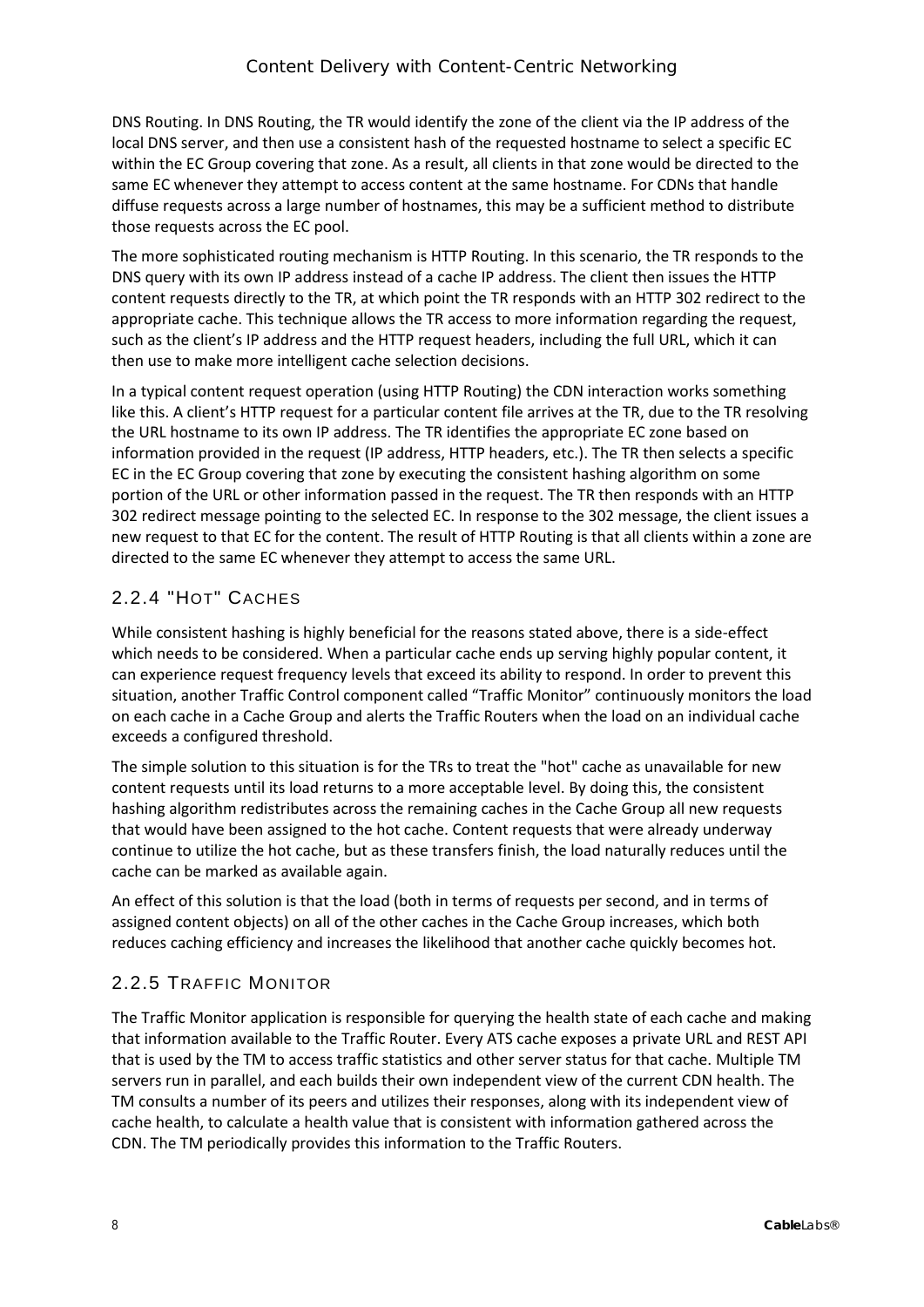A configuration called the Health Protocol instructs the TM of the circumstances under which a cache is to be marked as "unavailable". A cache may become unavailable due to high network traffic loads, hardware or software anomalies, or other business-specific conditions that necessitate temporarily removing the cache from a group. As stated earlier, the consistent hashing algorithm prevents excessive re-mapping of content when Cache Group membership changes occur.

#### <span id="page-8-0"></span>2.2.6 REQUEST AND CONTENT FLOW

To summarize the concepts introduced in the previous sections, let's walk through the complete set of steps involved in performing a content request and returning the desired content back from the CDN. Assume that our client device has acquired the HTTP URL of a particular media file it wishes to download.

To initiate the request, the client device resolves the domain name component of the media URL. Our Traffic Router instance has been assigned as the authoritative DNS for the domain(s) associated with all content managed by the CDN. When multiple TR instances are present in the CDN, DNS requests are distributed across the instances in round-robin fashion. The TR resolves the domain name with its own IP address which causes the client to send its HTTP request directly to the TR.

Upon receiving the HTTP request, the TR selects the appropriate EC Group based on its Coverage Zone Map and the source IP address of the request. It then performs the consistent hash algorithm to select one of the available ECs within the EC Group and return an HTTP 302 Redirect response to the client, indicating the selected EC in the "Location" response header. In response, the client reissues its HTTP request to the selected EC.

When the EC has the requested content available in its content store, it is returned directly to the client. Otherwise, the EC sends a request to the origin server, by way of a selected MC proxy. As stated earlier, each EC is assigned to an MC Group and the EC executes another consistent hashing process against some part of the request to select the individual MC within the MC Group. Upon receipt of the request, the MC examines its content store for the requested data and returns it, if found. If the content is not located with the MC, the cache forwards the request to the origin server, and the content is returned to the client, hairpinning its way back through the MC and the EC.

### <span id="page-8-1"></span>**3 CONTENT-CENTRIC NETWORKING**

Information-Centric Networking (ICN) is a new approach to networking in which the addressable element of the protocol is the "information" itself, rather than the host endpoints, as is the case with IP today. Two main research groups are forging a path towards defining a standardized ICN protocol. The Content-Centric Networking (CCN) project [2] was launched at the Xerox Palo Alto Research Center (PARC) in 2009 and has an active body of participants from the research community and industry. The Named Data Networking (NDN) project [3], led by UCLA, is funded by a grant from the National Science Foundation (NSF) and has numerous research universities actively developing the protocol and contributing new innovation ideas. Both NDN and CCN protocols have a common root, and thus share many common design aspects. However, the protocols are, at this time, incompatible. For the purposes of this paper, we will focus on the CCN architecture and its associated semantics; however, much of what follows is true for NDN as well.

CCN/NDN protocols center around two primary packet types that facilitate a request/response communication paradigm. The "Interest" packet is an information request message, and it contains a unique name that identifies the resource being requested. The "Content Object" packet is the response message, and it contains not only the resource data, but also additional information to allow the requestor (or the network itself) to verify the provenance and integrity of that data. CCN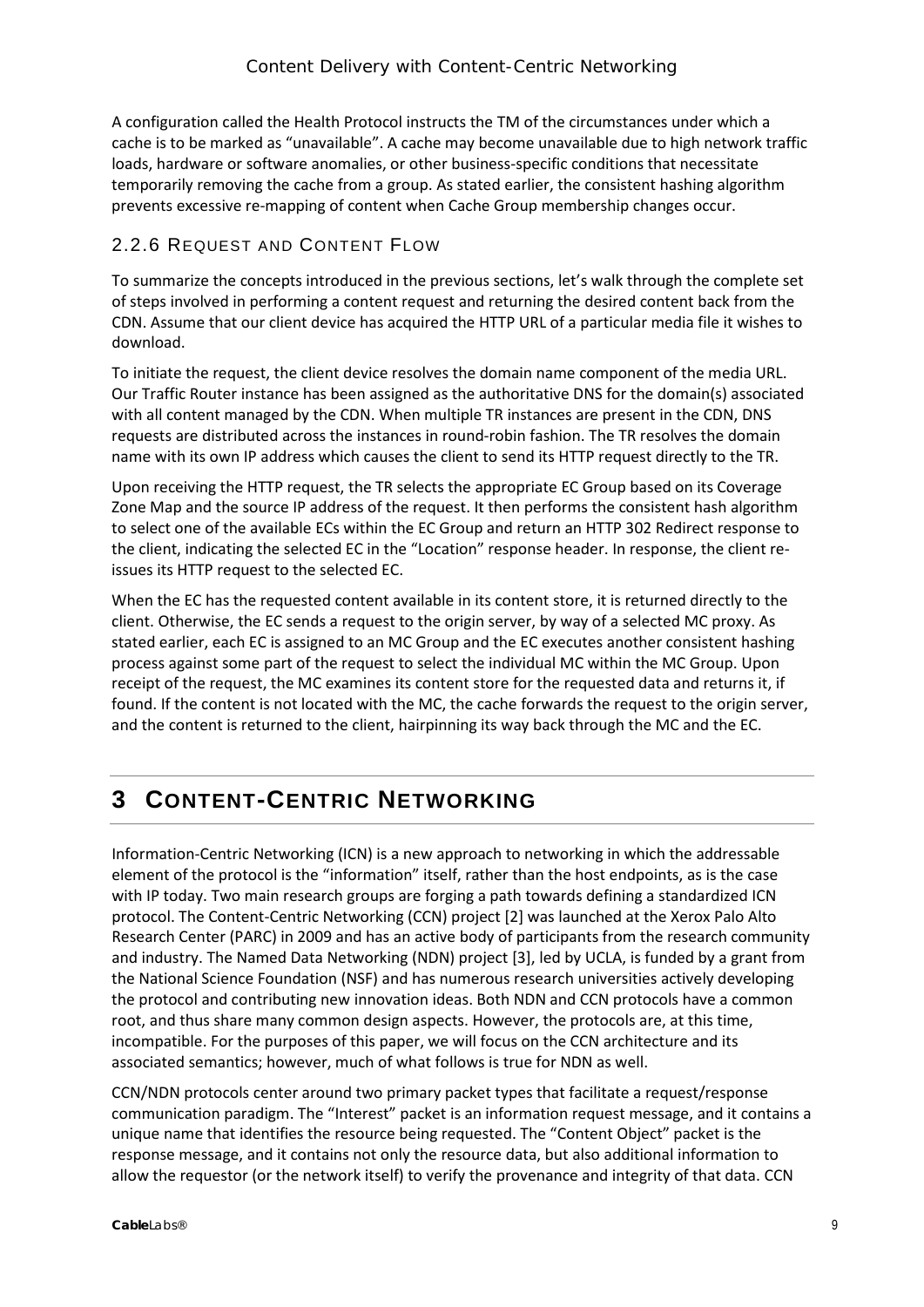actually defines two types of Content Objects. The first type is a simple data object as described earlier, and it carries the resource data as its payload. The second type is the "Manifest" Content Object. A Manifest is a composition of data names that describe the complete contents of a resource. Manifests can contain names that refer to simple Content Objects or even other Manifests. The Manifest is useful for transporting large data resources over typical network links that have constraints on the maximum packet size that can be transmitted. When a content producer publishes a resource under a particular data name, the underlying CCN network stack may actually respond to Interests for that name with a Manifest it generated, which splits the content into manageable chunks. The network stack in the consumer, upon receiving the Manifest, then generates Interest messages for all of the named data chunks listed in the Manifest to retrieve the entire resource.

In addition to the new fundamental packet types, CCN introduces changes to the operation of network routers (nodes). Most notably, CCN introduces on-path caching and stateful forwarding, two attributes that radically change the dynamics of the network. Network nodes, called Forwarders in the CCN architecture, receive and distribute packets via connection points called "Faces". The term Face has been introduced to separate itself from the typical view of a physical or logical network interface. This is due to the fact that CCN Forwarders also exist on network endpoints and communicate with applications via Faces.

A key feature of CCN is the ability for every network node to incorporate a data cache, or Content Store. Content Objects passing through a Forwarder that are marked as "cacheable" by the publisher can be stored and served in response to future Interests for that same named data. The decision whether or not to cache a Content Object could be based on a policy set by the network operator, or it could simply cache all cacheable objects. When a Forwarder receives an Interest packet, it first checks its Content Store to see if it can respond directly. This functionality provides two main benefits for the consumer and the network operator. First, popular content can be cached in the network closer to the edge, with the result being that the consumer can expect to see lower average latency on requests and an overall improvement in experience. For the network operators, data requests satisfied at the network edge mean less traffic in the core network, which can lead to a reduction in overall infrastructure and interconnection costs. As a result, one should consider if caching in a CCN network could turn out to be a more elegant solution to content distribution than the typical CDN architecture overlaid on a traditional IP network.

When a forwarder receives an Interest packet that can't be satisfied by the Content Store, the forwarder needs to send that Interest on toward the appropriate producer. In order to do this, the CCN Forwarder maintains a Forwarding Information Base (FIB). The FIB is analogous to the routing table found in an IP router today. It contains a mapping of data name prefixes to egress Faces and is used to route Interest packets through the Forwarder. An example routing policy for a FIB would be a "longest prefix match", in which the data name in the incoming interest is routed based on the longest matching prefix entry in the FIB.

When a forwarder forwards an Interest using its FIB, it also records the data name of the Interest and the Face on which the Interest arrived in its Pending Interest Table (PIT). The PIT is a form of ephemeral state maintained by CCN Forwarders, and is the embodiment of the stateful forwarding approach. The PIT state can be thought of as the "breadcrumb trail" left by an Interest packet as it traverses the network. As a Content Object moves through the network, Forwarders use the PIT table to determine the egress Face(s) on which the Content Object should be transmitted. To clean up the state left by the Interest packets, the entries in the PIT are deleted as the Content Object is delivered to the destination Face(s). CCN provides implicit multicast functionality when multiple Interests for the same data arrive at a Forwarder, since only a single PIT entry is created (referencing all relevant Faces), and thus a copy of the Content Object is delivered to all Faces identified by the entry in the PIT.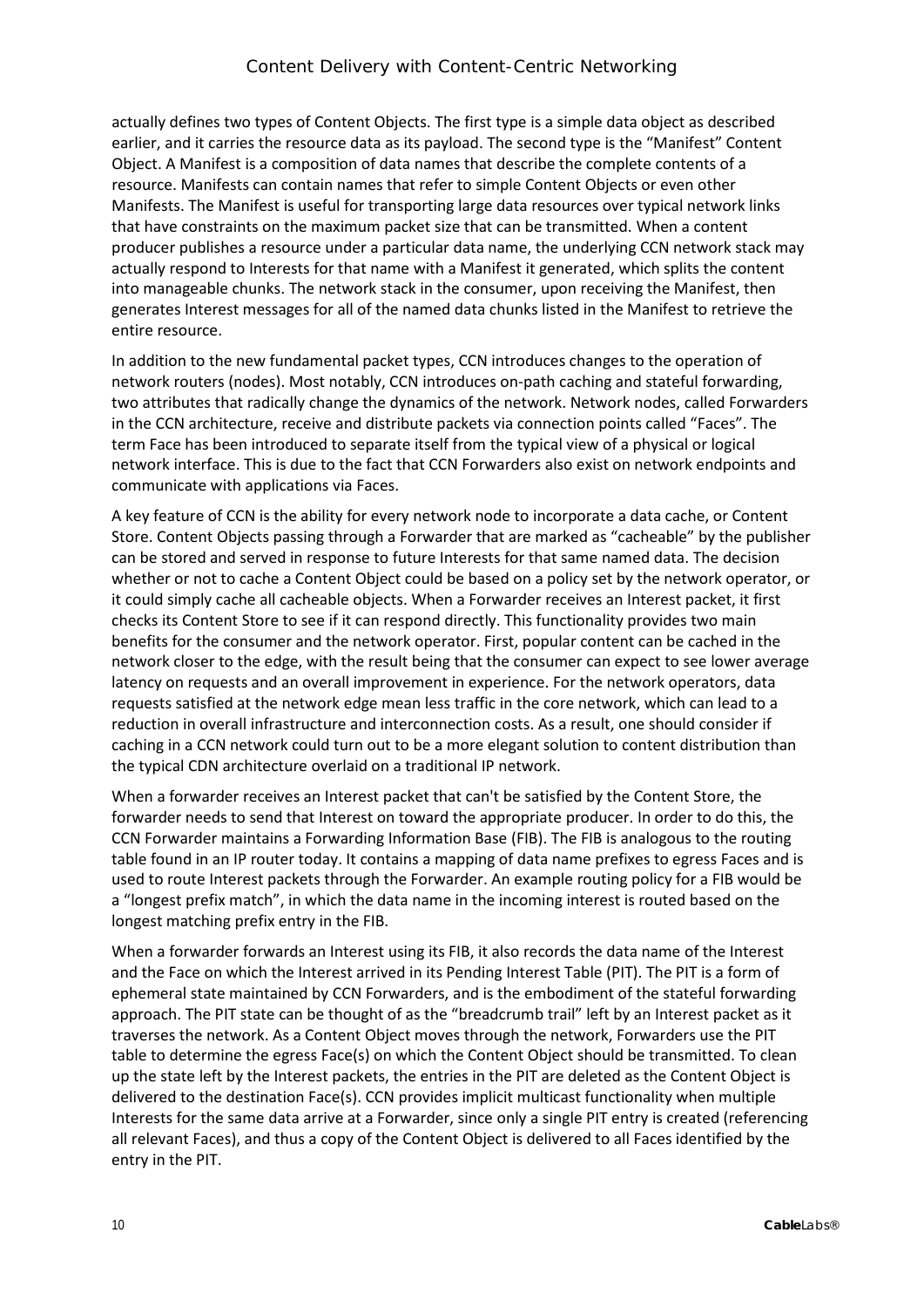As mentioned previously, an important aspect of CCN is the concept of object security (as opposed to the connection security approach used in IP networks). Since the purpose of the CCN protocol is to satisfy requests for specific Content Objects, it is important that a client be able to validate that it received what it requested. Furthermore, since the requested Content Object could be delivered from any of multiple Content Stores (including those in routers that are not affiliated with the content producer), validating the server from which the client received the Content Object would be pointless. CCN therefore has a built-in (and always on) mechanism for the client to validate the provenance of a received Content Object. There are two forms that this mechanism can take. The first form is that the producer signs the Content Object with a digital signature, and includes the name of the producer certificate. If the client does not already have a copy of the producer certificate, it can retrieve and then validate the certificate using a traditional PKI approach. The second form is an optimization that reduces the production and validation complexity when a resource is made up of multiple Content Objects. In this form, each of the Content Objects is hashed (SHA-256), and the hash value is included in the manifest along with the Content Object name. The Manifest is then the only signed Content Object.

A further optimization to the second form of provenance validation has been proposed, and is currently being reviewed by the CCN community, under the moniker "nameless objects". In this proposal, a Content Object can be identified by its SHA-256 hash value alone. The Interest that a consumer sends in order to retrieve a nameless object would include a non-unique name that is primarily used for Interest forwarding via the FIB, and CS/PIT matching would be done solely by the hash value.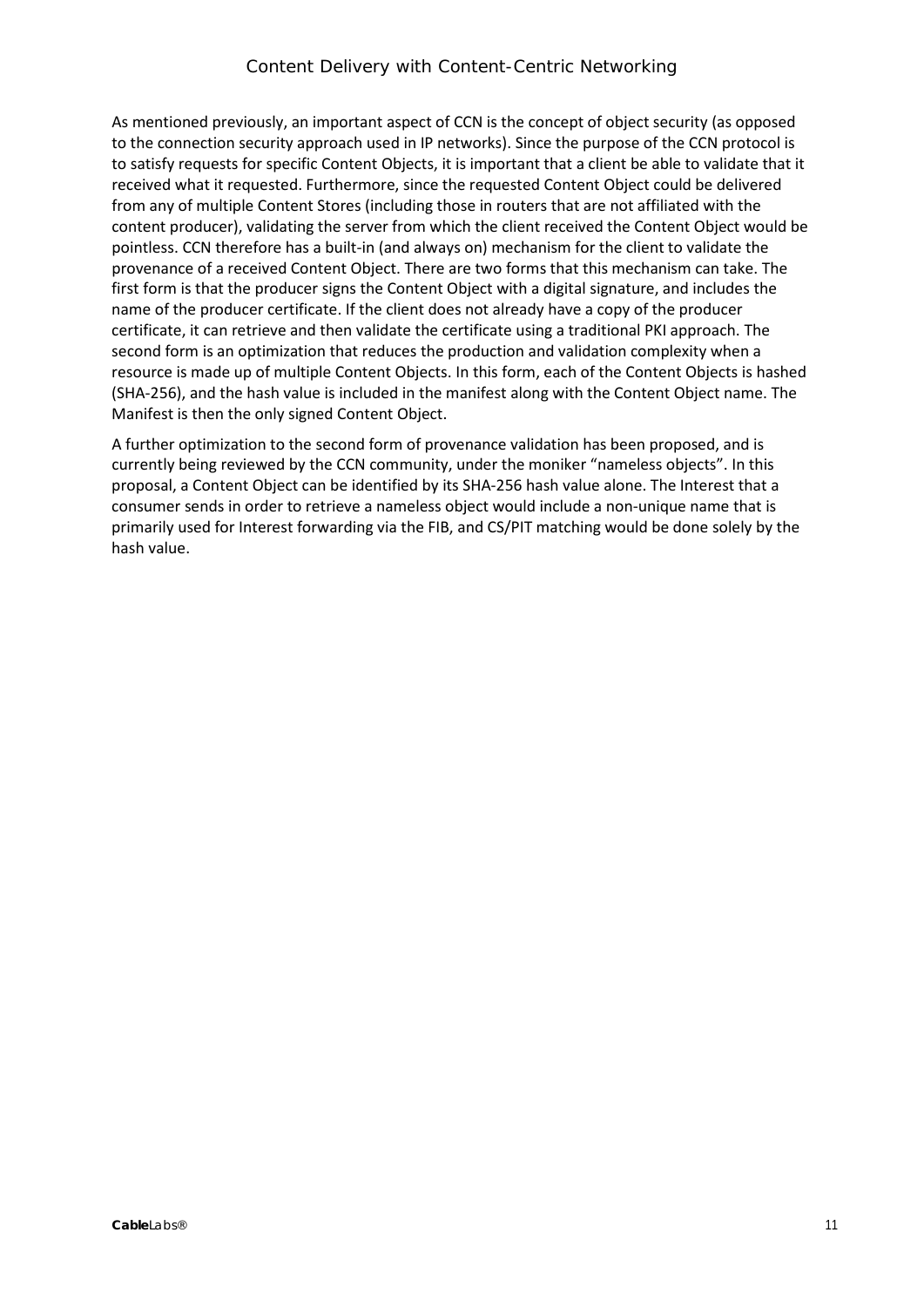# <span id="page-11-0"></span>**4 CCN IMPACTS ON EXISTING NETWORKS**

While CCN may have benefits over an HTTP-based CDN [6] [7], there are environments where an HTTP-based CDN is already deployed, and here the analysis is a bit more complex. In order for CCN to replace HTTP/IP, it needs to be introduced in a phased approach, minimizing disruption and cost, and accruing incremental benefits along the way. This introduces constraints and complexities at various phases of the transition that aren't present in the greenfield case. Whether these constraints and complexities completely erode the benefits is an open question.

Two key technologies are required to enable this transition: CCN-HTTP translation and CCN/IP tunneling. While these two technologies make the transition possible, they are the source of the additional complexity in the brownfield scenario.

CCN-HTTP translators come in two forms (which we refer to as HTTP->CCN and CCN->HTTP), and they allow an isolated CCN island to be deployed in an otherwise HTTP network. This allows a very flexible roll-out that can target equipment that is more easily converted to CCN support, or that provides early benefits. For example, an HTTP->CCN translator and a CCN->HTTP translator could bookend a bank of CCN cache nodes. To the rest of the network, this collection of devices would look and function as a large HTTP cache, and so could be introduced in place of such a cache.

The other transition technology, CCN/IP tunneling, is the expected method by which CCN will begin to be deployed in the majority of networks, not just in CDNs. Thus CCN initially becomes an overlay network over IP. Once multiple, isolated CCN islands are deployed, they can begin to be interconnected via CCN/IP tunneling, reducing the amount of protocol translation that needs to take place.

A combination of these two approaches is likely to provide the most attractive route to converting an HTTP CDN to a CCN delivery platform.

The key network elements in the CDN to upgrade are the caches and the routers. In our view, upgrading caches is likely to be more straightforward than upgrading routers, and has some nearterm payoffs.

The conversion begins with isolated islands of CCN (via the use of translators), and evolves those into interconnected islands of CCN (via IP tunnels), then finally introduces native routing of CCN.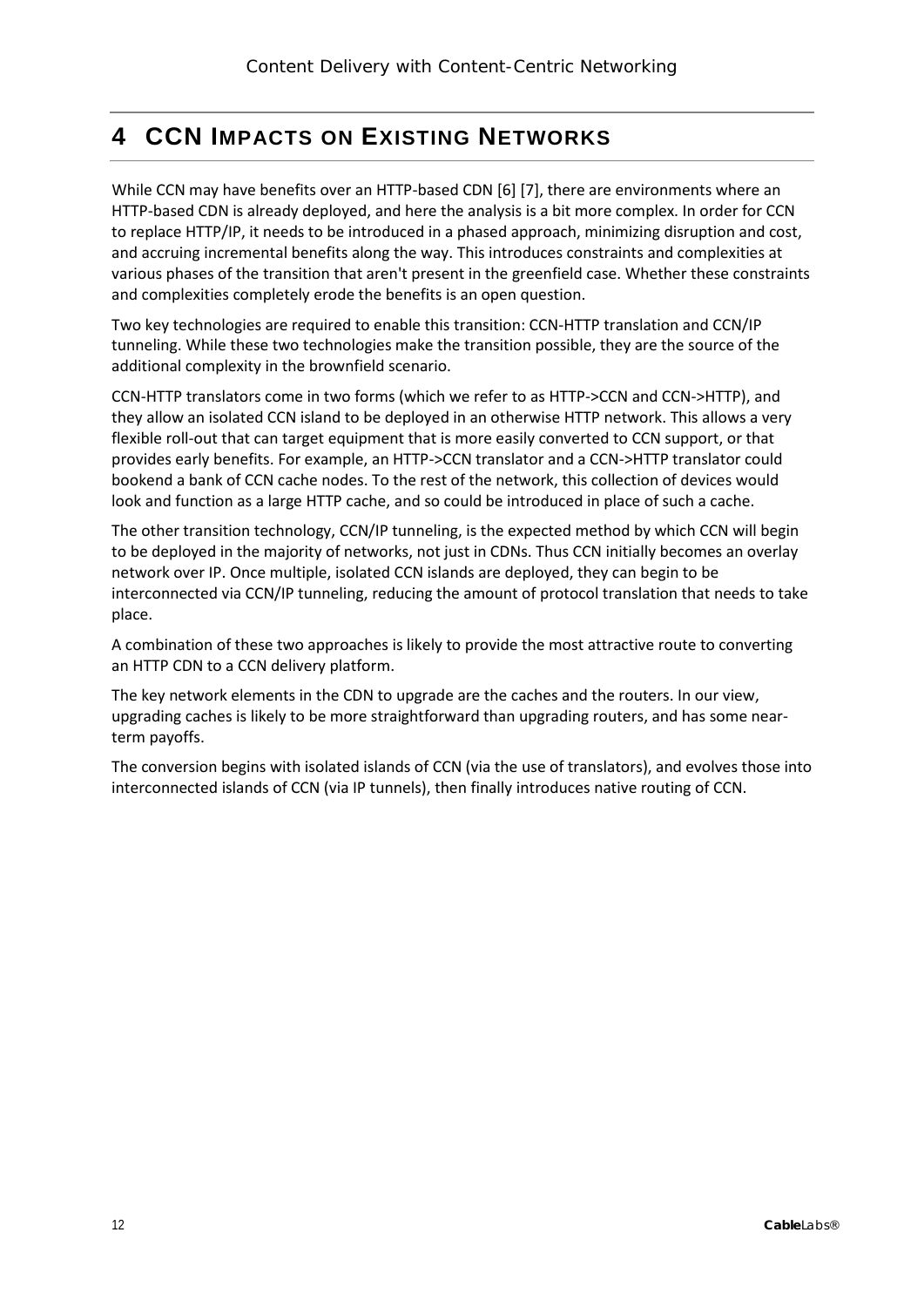# <span id="page-12-0"></span>**5 BENEFITS OF CCN RELATIVE TO HTTP CDN**

The integration of CCN into an existing content distribution network has the opportunity to provide a multitude of benefits when compared to the traditional HTTP approach. In the following sections, we highlight a few of these benefits and the ways in which they can improve both the performance and reliability of content delivery, and in doing so, we discuss the ways in which the benefits can be introduced into an existing HTTP CDN.

### <span id="page-12-1"></span>**5.1 SIMPLER, HIGHER PERFORMANCE CACHE IMPLEMENTATION**

Compared to an HTTP cache such as Apache Traffic Server, a CCN cache is an extremely simple device. While the HTTP cache needs to support managing TCP session state for all active connections (both incoming requests to the server portion and outgoing requests from the client portion due to cache misses), the CCN cache is totally connectionless and stateless. Also, the HTTP cache needs to support the HTTP server and HTTP client protocol and maintain state between them, whereas the CCN cache only parses a much simpler Interest message and then either returns a corresponding Content Object packet (unchanged) from its Content Store, or forwards the Interest message (again, unchanged). In many cases, the Interest name is expected to be in the form of a hash value, which could be used to optimize Content Store lookup. Further, the storage medium can be highly optimized based on the expected Content Object size. Since the vast majority of Content Objects will be the same size, there would be little wasted cache space.

### <span id="page-12-2"></span>**5.2 STRIPING OF CONTENT AND CACHE BALANCE**

As described above, large HTTP-based CDNs may split user requests across a set of caches in order to scale the caching platform performance. When doing so, user requests are distributed using a consistent hash on some information in the request that is common to all similar requests from other users. In some cases, the hashing is done on the URL of the content object being requested.

In an HTTP-based CDN that utilizes HTTP Routing, the TR needs to handle a potentially large number of client requests, which may be a limitation on the scalability of the TR. Handling a single client request likely involves multiple steps, as described in the [Request and Content Flow](#page-8-0) section. In the case of retrieval of DASH video content, the initial resource request is for an MPD file. These MPD files commonly utilize relative pathnames as URLs for all of the subtending resources (so that the asset is portable across multiple server platforms without needing to re-create the MPD). The result is that the client will do one HTTP GET in order to retrieve the MPD, be redirected to an EC by the TR, and then utilize the same EC for all further resource requests for that asset. While this reduces the load on the TR, it also creates an asset-level granularity to the spread of content across the ECs in a Cache Group – a pretty coarse distribution given that an entire video asset can be multiple gigabytes, broken into thousands of resources.

When an EC has a cache miss, however, it can hash on the URL of the resource request in order to select an appropriate MC, and thus the MC content can be spread at the resource level, which could be 1000 times as fine grained as the asset level. However, even at the MC, large popular files (e.g., non-video) can result in one MC or another receiving a disproportionately greater load than the others.

As a result, the HTTP-based CDN has issues with caches becoming hot, and it requires a mechanism to prevent catastrophic breakdown, such as the one described previously.

In a CCN-based content distribution network, caches can be placed in-path between the clients and the origin servers. In order to scale cache performance, it might be necessary to deploy multiple CCN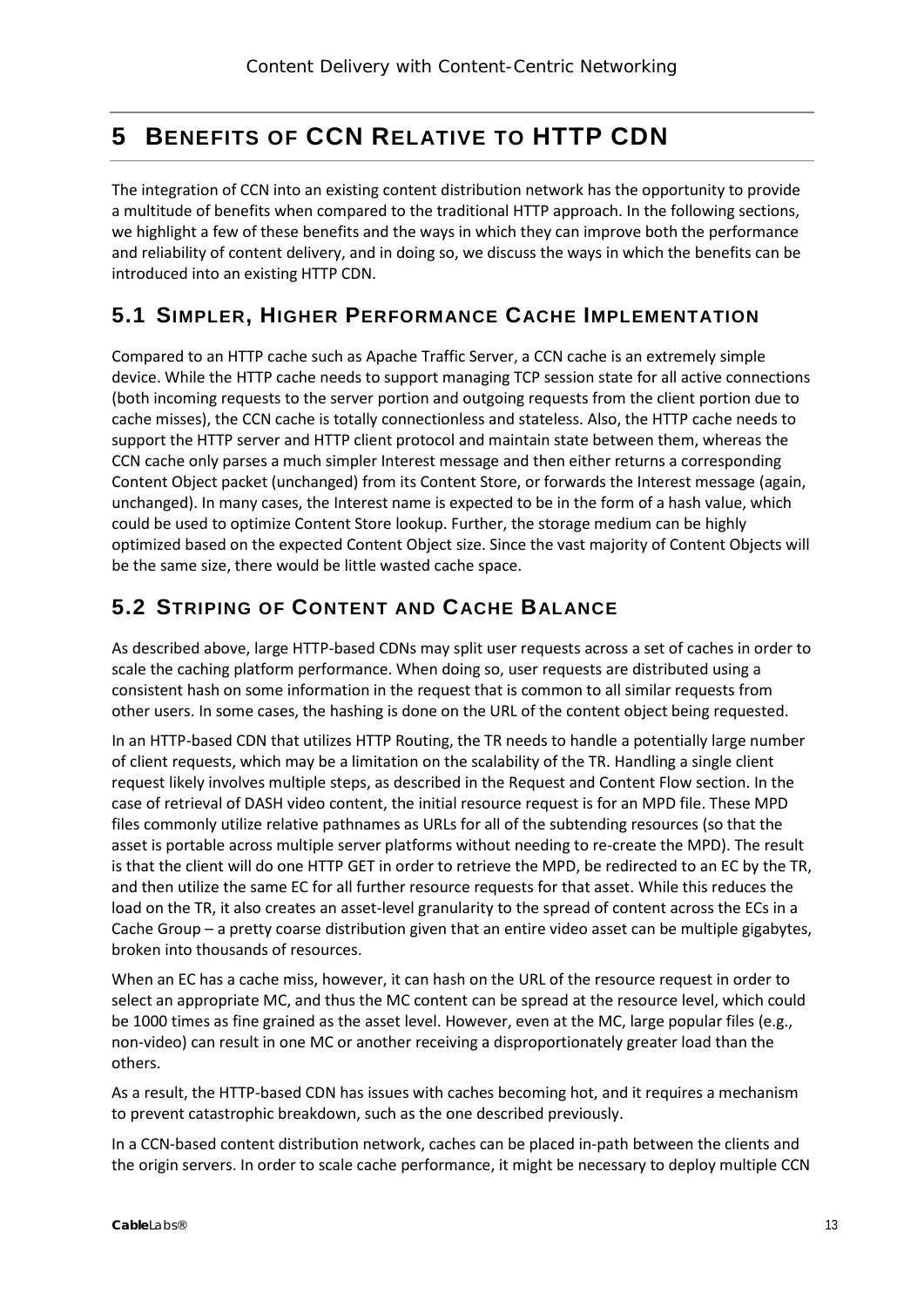forwarders with content stores, similar to the Cache Group in the HTTP CDN. This could be done in multiple ways; e.g., by the use of a switch fabric to fan-out the Interest messages across the pool and then aggregate the forwarded (cache-miss) Interests on the other end as shown i[n Figure 3.](#page-13-0) Another approach would utilize the existing topology of an HTTP-based CDN, where caches are connected to a router (such as an Aggregation Router) in the regional network. Interests would be similarly fanned out to the set of caches, and cache-miss Interests would be returned to the Aggregation Router for forwarding toward the origin, as shown in [Figure 4.](#page-13-1)



<span id="page-13-1"></span>

<span id="page-13-0"></span>**Figure 3 - In-Path Caching Figure 4 - Out-of-Path Caching**

In both cases, the task of performing the consistent hashing operation would fall on the CCN forwarder immediately prior to the CCN Cache Group. This forwarder could be hashing based on the Interest name, and thus could stripe the Interests (and resulting content) at an extremely finegrained level (at the content object level) across the Cache Group, essentially eliminating the hot cache problem.

Because this is a local operation, the hashing entity is not concerned with identifying the location of the client, and since the hot cache problem is eliminated, the traffic monitor infrastructure (and its resulting communication with the TRs) is no longer needed. The hashing entity will, however, still need to accommodate local caches going offline due to maintenance or failure, and new caches coming online. This could be a local action that takes place within the forwarder itself.

One ramification of performing this hashing operation at the Interest/Content Object level is that the hash operation needs to scale up at least two and possibly three orders of magnitude from how it is done in an HTTP CDN. Whether this introduces a scalability concern or not is an open question. However, we note that consistent hashing algorithms (such as the Highest Random Weight [8] algorithm) can be designed with low complexity, particularly in the case where the number of bins is small (as it is expected to be in the CDN case). Further, it may be reasonable, in certain instances where complexity is a strong concern, to use a simpler hash function that relaxes the consistency requirement (such as a modified jump consistent hash [9] or even a simple checksum). This may be considered a good tradeoff, particularly because the elimination of the hot cache problem means that caches will be added to or removed from the available cache pool much less often (i.e., only in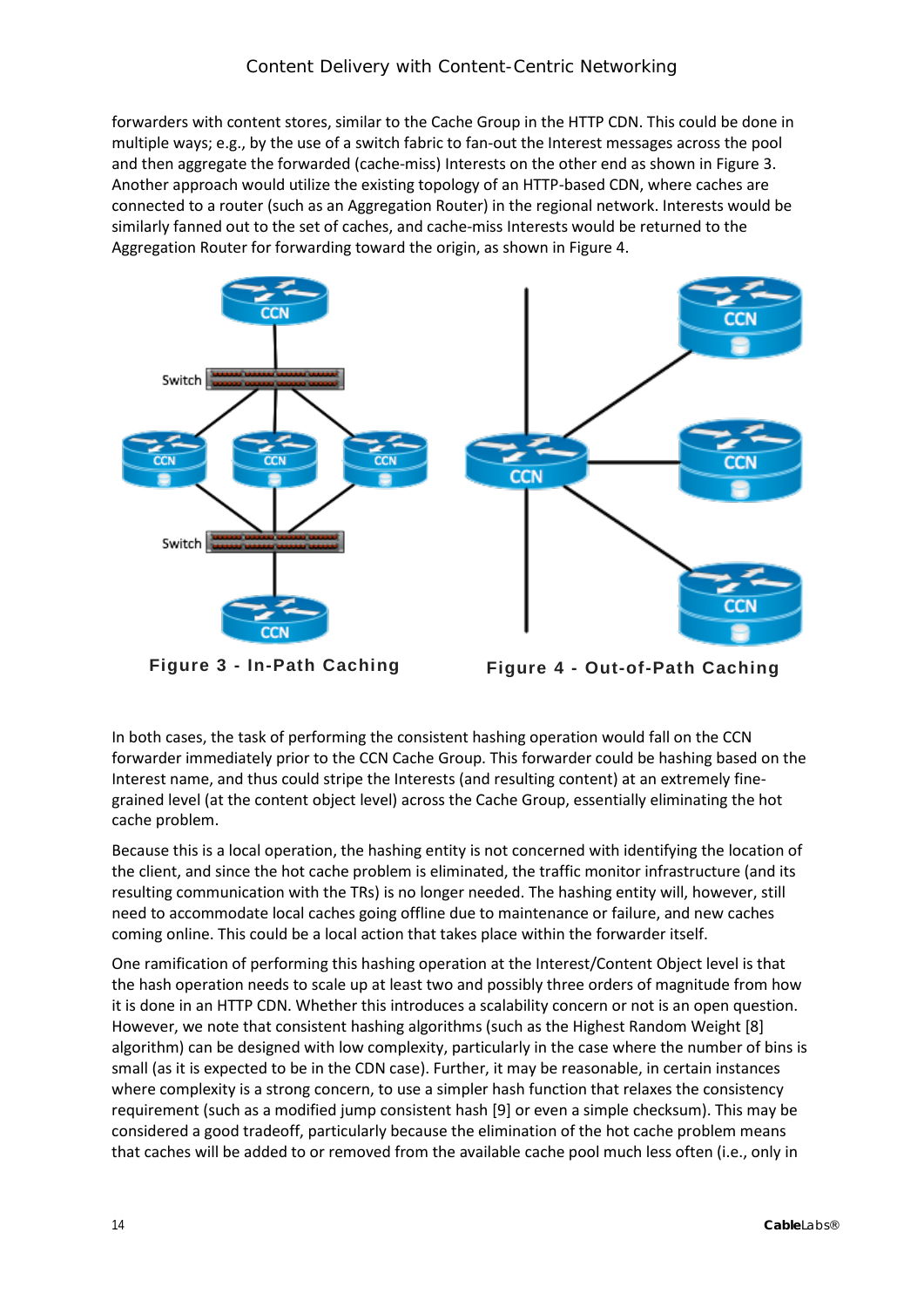the case of failure or scheduled service), and cache removals are likely to result in replacement caches being brought online in short order, perhaps obviating the need to redistribute requests.

In order to enable this striping benefit for a particular Cache Group, the caches need to natively support CCN, and both the south-facing and the north-facing faces need to support CCN. Minimally, this could be accomplished via an HTTP->CCN proxy south of the cache pool, and a CCN->HTTP proxy north of the cache pool.

#### <span id="page-14-0"></span>5.2.1 ISLANDS OF CCN CACHES

An EC Group in the example CDN could be targeted for conversion to CCN as follows. First, the subset of the ECs that are attached to a single AR are marked as "unavailable" in the TR, and then taken offline and upgraded to support CCN forwarding and Content Object caching. Second, a CCN- >HTTP proxy is deployed north of this subset of ECs topologically, and the upgraded ECs are connected to that proxy (tunneling CCN over IP if needed). Third, an HTTP->CCN proxy is deployed to the south of the upgraded ECs topologically and the proxy is connected to the upgraded ECs (also using tunneling if needed). Finally, the DNS records for the updated ECs are changed to map to the HTTP->CCN proxy's IP address, and those ECs are marked as "available" in the TR. Topologically, the EC Group might appear as shown i[n Figure 5,](#page-14-1) and an example implementation of this is shown in [Figure 6,](#page-15-0) where an HTTP-CCN proxy appliance is inserted between the AR and the subset of attached caches.





<span id="page-14-1"></span>**Figure 5 - CCN Island**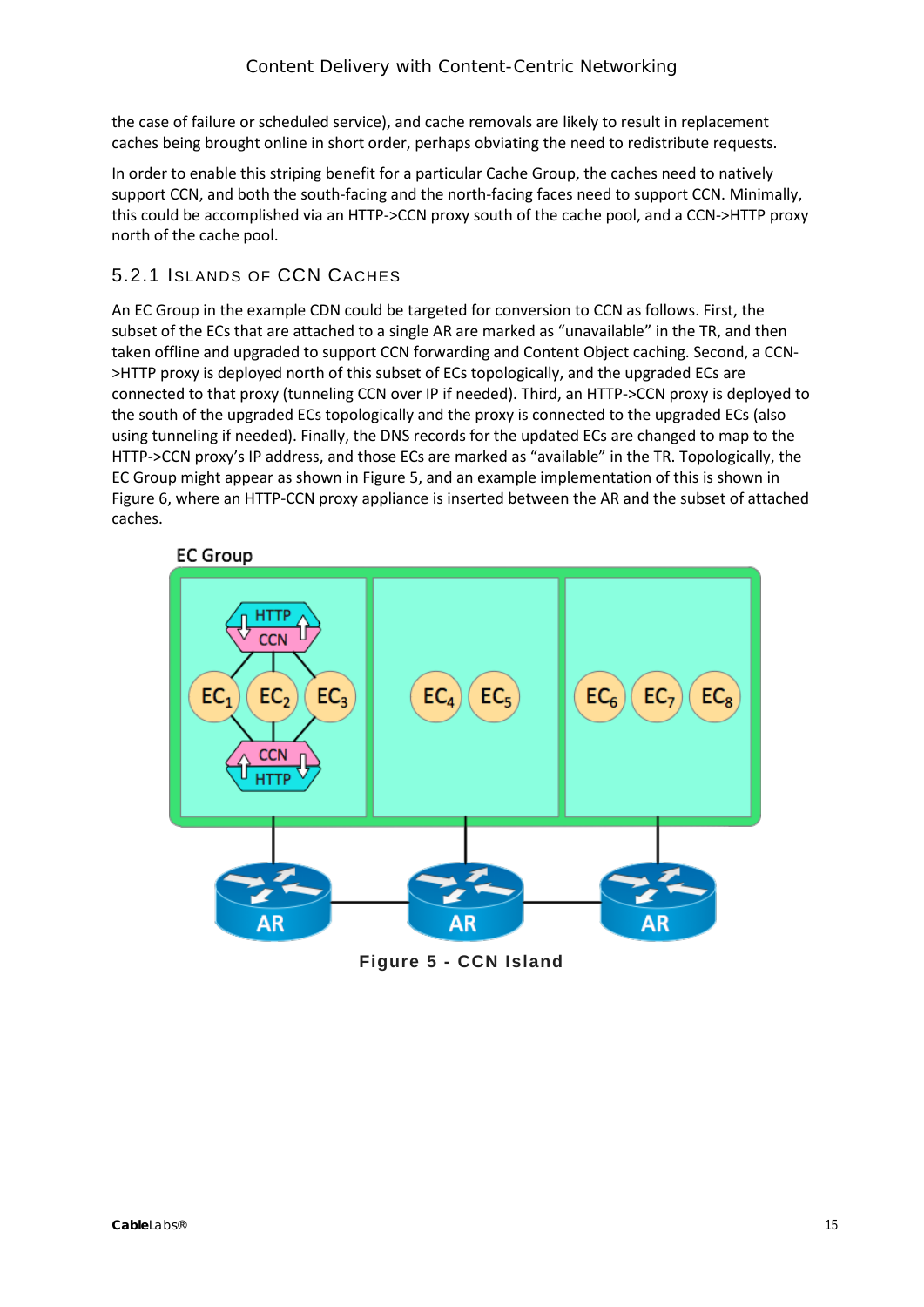

**Figure 6 - CCN Island Detail with Proxy Appliance**

<span id="page-15-0"></span>This introduction of CCN to a small portion of the network causes minimal disruption, and touches only a small number of components. In fact, the TR and the clients would be unaware that the transition occurred. The benefits, however, already begin to accrue. The probability of EC1, EC2 or EC3 becoming "hot" is significantly reduced, since the aggregate of the content requests that are assigned to those three ECs by the TR are now being striped at the Content Object level across the three caches, so the load to each one is now equal to one third of their aggregate traffic load.

Additionally, in the implementation shown in [Figure 6,](#page-15-0) the proxy appliance brings with it some of the CCN Routing benefits (no hairpinning) that are described in Sectio[n 5.3,](#page-16-1) bringing further reductions in the load on the ECs. The proxy appliance also sets the stage for further evolution of the CDN, as described in more detail below.

Concerns with this arrangement might be the scalability of the proxy functions to handle the aggregate traffic load, or that it introduces a single point of failure in the system. This is an open area for research, but if it became an issue, one solution may be to deploy multiple devices as depicted in [Figure 7.](#page-15-1)



<span id="page-15-1"></span>**Figure 7 - Edge Cache Group with Multiple HTTP->CCN Proxies**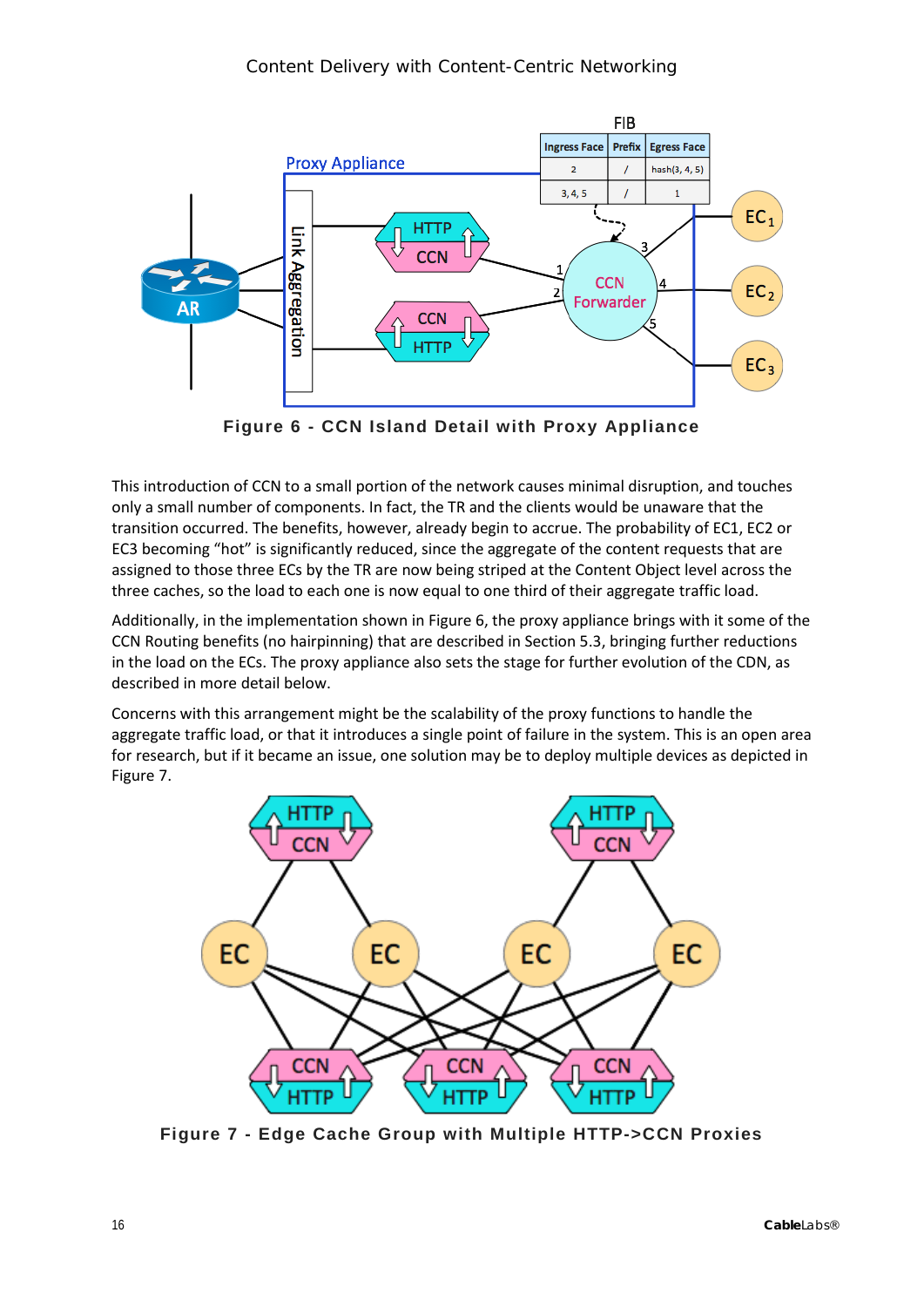#### <span id="page-16-0"></span>5.2.2 PROPAGATING CCN BEYOND THE ISLANDS

Once all of the ECs in an EC Group have been updated as described above, it is possible to consider migrating the HTTP->CCN proxy function closer to the client devices and striping all content requests across the entire EC Group. For example, the HTTP->CCN proxy could be co-located with each MR and handle all of the content requests for the subtending clients (possibly by using DNS routing as described in the [Content Routing](#page-6-1) section, or by using IP anycast addressing). Additionally, some residential gateway devices could be updated to support HTTP->CCN proxy functionality (e.g., as a transparent proxy). An upgraded EC group could be served by a mix of different HTTP->CCN proxies, some in customer gateways and some in the network. Each of these translators needs to be connected to the entire pool of upgraded ECs, likely via the use of IP tunneling. In the case of innetwork proxies, static tunnels seem appropriate. In the case of placing proxies in gateway devices, it would be worth considering dynamic tunnel creation.

A similar approach as has been described for introducing CCN support in an EC Group can also be applied at an MC Group. Once an entire MC Group and all the EC Groups associated with it have been upgraded to support CCN, the CCN->HTTP proxy north of the ECs and the HTTP->CCN proxy south of the MCs can be shut off and replaced with simple CCN tunneling over IP.

In the example architecture utilizing a translation appliance as shown i[n Figure 6,](#page-15-0) once the HTTP- >CCN and CCN->HTTP proxy functions have been disabled in that appliance, what is left is simply a set of tunnel termination points and a CCN router.

#### <span id="page-16-1"></span>**5.3 CCN ROUTING - NO HAIRPINNING**

Upgrading IP routers to natively support CCN forwarding allows further benefits to be accrued. In particular, it can reduce the complexity of IP tunneling, and minimize the amount of protocol translation in the network. Routers to which CCN caches are attached are particularly attractive candidates to be upgraded to support native CCN forwarding. While CCN supports in-path caching along the producer-to-consumer route, it may be some time before high-performance routers support large caches. As a result it is important to consider utilizing off-path caches in CCN. This also aligns with our example CDN topology, where ECs and MCs are attached to Aggregation Routers in the regional networks.

In this configuration, it is necessary to have content requests enter the router, be routed out to a selected cache, and then, in the case of a cache-miss, re-enter the router to be forwarded to a higher-layer cache or to the origin.

In one approach, the Aggregation Router has a FIB that takes into account ingress interface. Name prefixes, that are being handled by the caching infrastructure, would have FIB entries that point to the faces to which the caches are attached for the case when the Interest arrived from a consumerfacing face, and they would point toward the higher-layer cache (or origin) for the case when the Interest arrived from a cache-facing face. Thus an Interest from a consumer would be routed to the caches, and upon a cache-miss, the cache would simply forward the Interest back to the AR, where it would then be routed toward the higher-layer cache. As a result of this process, only a single PIT entry is created in the AR, regardless of whether there was a cache hit or a miss. In the case of a cache miss, the PIT entry would list two faces, one identifying the consumer's face, the other the cache's. Once the content object returns to the AR from a higher-layer cache or origin, it would be duplicated and sent to both the cache and the consumer.

In this approach, we propose that the cache has a specialized forwarder that functions as follows. The cache has a single face that represents its network connection to the AR. When an Interest arrives from that face, the cache examines its Content Store (as would any CCN forwarder), and responds with the cached object, if possible. Upon a cache miss, the forwarder simply returns the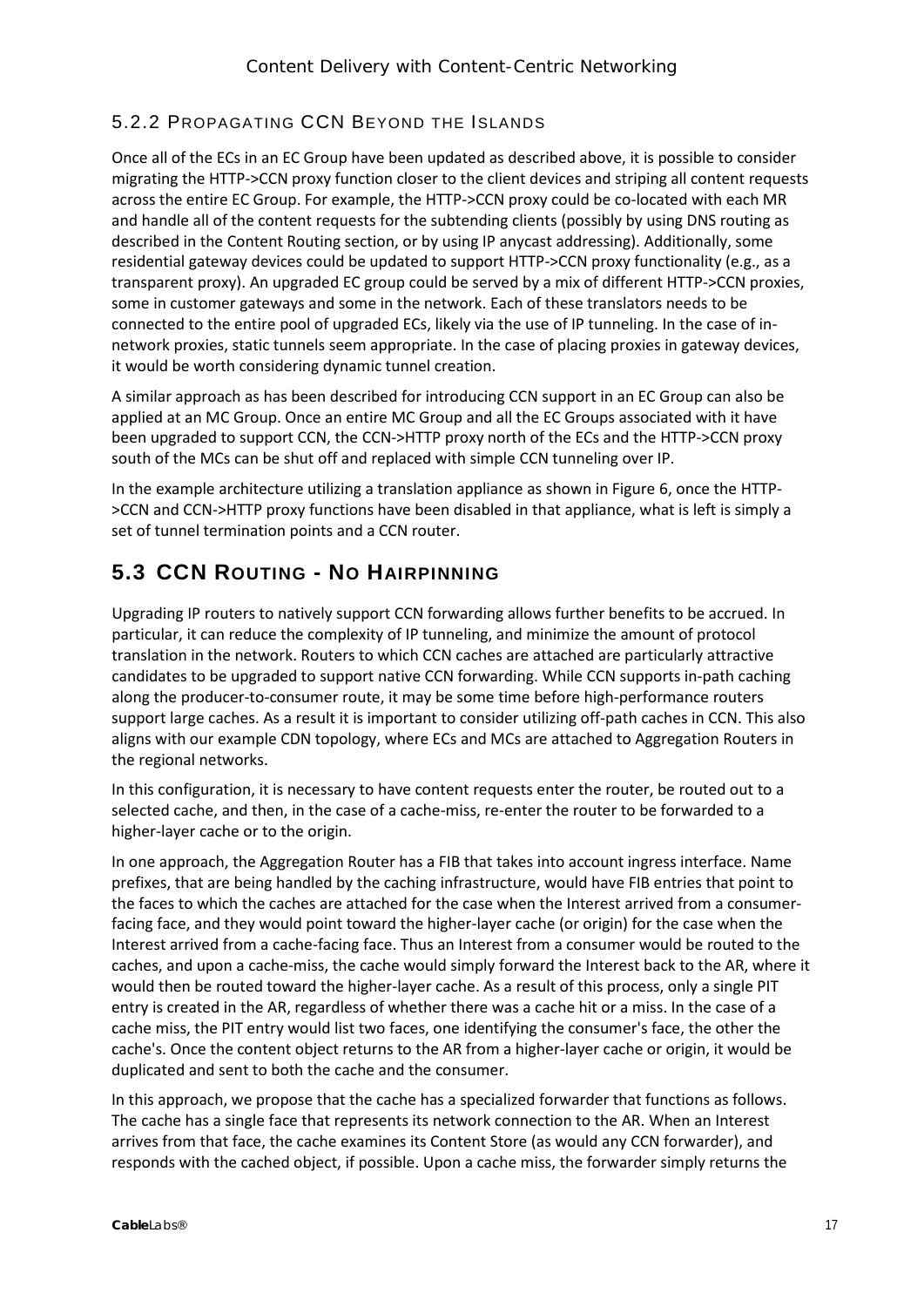Interest to the AR on the same face it arrived, and does not create a PIT entry. When the cache receives a content object, it simply inserts it into its Content Store.

By this process, the traffic on the link from the cache to the AR is significantly reduced in the case of a cache miss, consisting solely of Interest messages. The content returning from a higher-layer cache does not hairpin through the cache as it would in the HTTP case. Neglecting the size of Interest messages (since they are a small fraction of the Content Object size in the case of most content), this would be a bandwidth reduction equal to the cache hit ratio (i.e., if the cache hit ratio is 40%, the link bandwidth for CCN would be reduced by 40% compared to HTTP). The AR forwarding path would be reduced by a similar amount.

### <span id="page-17-0"></span>**5.4 MULTICAST**

Support for multicast distribution of Content Objects is built into the CCN protocol in the case that Interest messages from multiple clients are tightly correlated in time. In the case that Interests are spread out by the RTT (or less), multicast does not occur (but ideally cache hits would still provide a benefit in this case).

Since many access network links are costly and are shared media links with the ability to take advantage of multicast distribution (e.g., DOCSIS and PON), and since some applications (notably linear video) may benefit from it, it is worthwhile to consider how to encourage multicast distribution across those links.

One approach would be to enforce some strict time alignment between the hosts that are requesting the same linear video asset. This approach seems complex. The timing accuracy requirement could be reduced by delaying Content Object responses (thereby artificially increasing the RTT), but that only distributes the complexity.

Another approach is to deploy specialized CCN caching behavior in CPE gateway devices. In this approach, the gateway would identify the linear video stream being watched by a subtending client device, and would pre-emptively cache "future" Content Objects that are seen on the network for that same video stream. Depending on the amount of cache storage in the gateway, this could enable multicast distribution across a fairly wide range of time misalignment.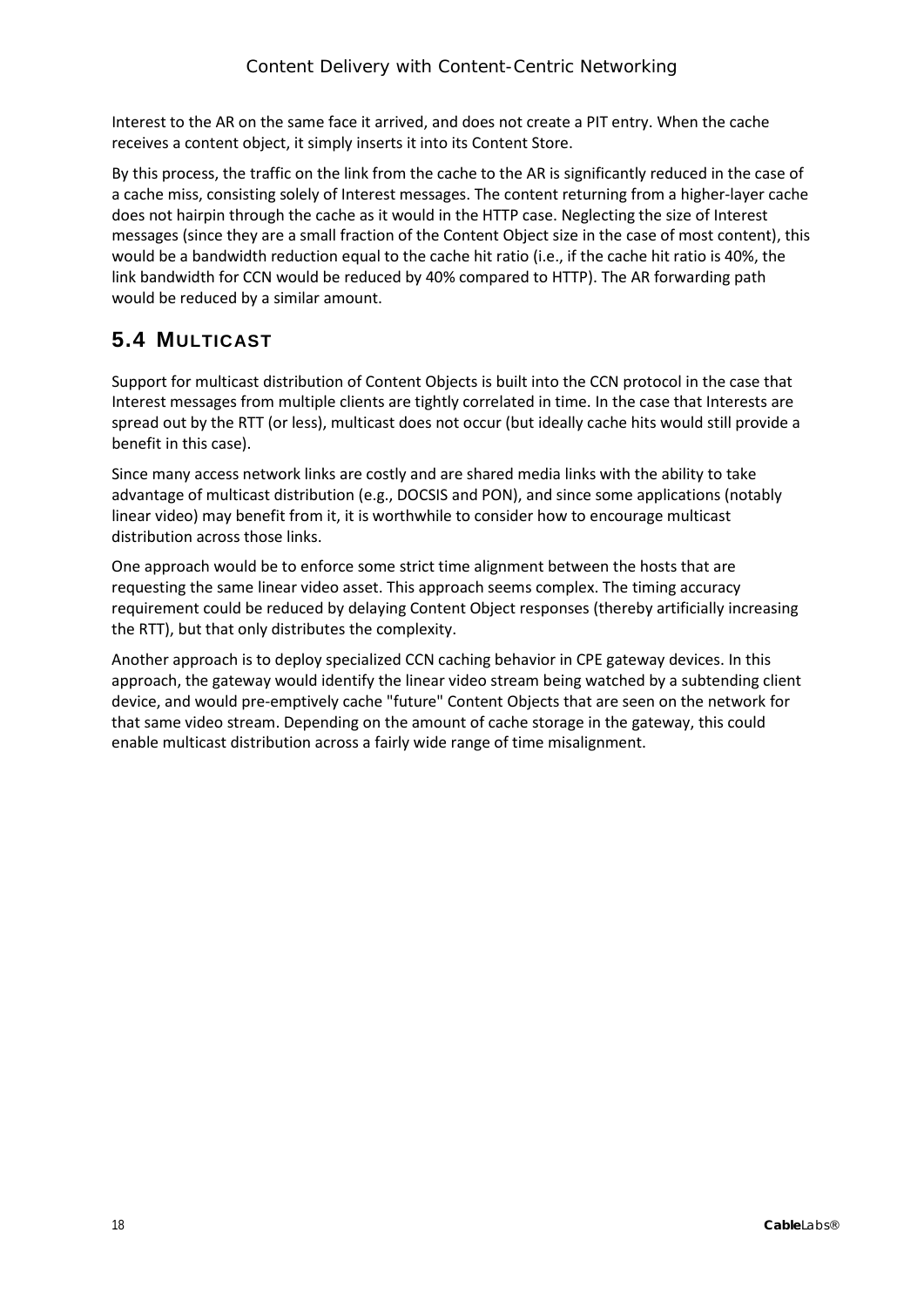# <span id="page-18-0"></span>**6 CCN TRANSITION COMPONENTS**

### <span id="page-18-1"></span>**6.1 HTTP->CCN PROXY**

The HTTP->CCN proxy function is the combination of an HTTP server and a CCN consumer. This is a straightforward function that receives an HTTP GET from a client, and generates the CCN Interest messages in order to retrieve the requested object from a CCN network.

In some cases, the CCN forwarder within this device needs to support being configured with multiple egress faces that are connected via CCN/IP tunnels to other CCN forwarders in the network (e.g., caches). In these cases, the forwarder implements consistent hashing on Interest name in order to distribute the content requests across the available caches.



**Figure 8 - HTTP->CCN Proxy**

<span id="page-18-3"></span>For performance and scalability reasons, it is expected that the HTTP server will cut-through the arriving Content Objects, rather than waiting to receive the entire resource.

This function could live in several different places in the network where it can have a stable IP address of which client devices can be made aware. One logical location for this function is in a home gateway device.

### <span id="page-18-2"></span>**6.2 CCN->HTTP PROXY**

The CCN->HTTP proxy function is the combination of a CCN publisher and an HTTP client. This function is a bit more complex than the HTTP->CCN proxy. Upon receiving a CCN Interest message from a consumer, this function needs to identify the corresponding HTTP resource, fetch the set of bytes that comprise the requested content object, and then return those bytes in an appropriately formatted content object. In the case, that the Interest was the initial Interest that is requesting a CCN Manifest, the proxy function will need to return a CCN Manifest for the resource.

We propose that an algorithmic mapping between HTTP resource name (i.e., URN) and CCN Name be established such that all translation proxy functions can generate one from the other.

There are a couple of options for handling the rest of the CCN->HTTP proxy functions. For the initial Interest case, where a Manifest is expected to be returned to the consumer, the CCN protocol is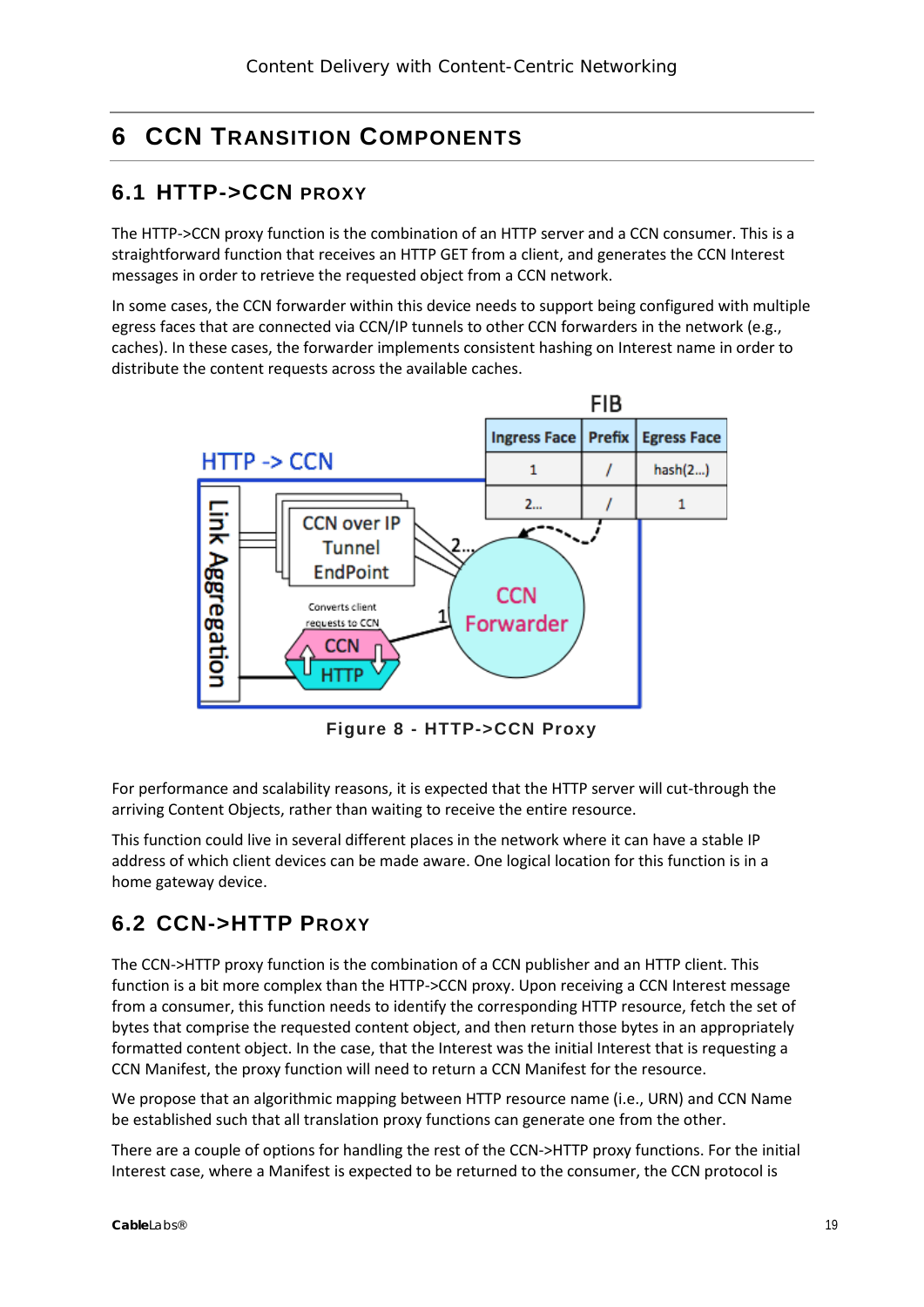expected to standardize on a Manifest format that provides a list of the content object names and/or the content object hashes that make up the resource. The appropriate Manifest could be generated by the CCN->HTTP proxy each time an initial Interest is received, or it could be generated once and made available to all CCN->HTTP proxies via the origin server. In the case that the Manifest is generated by the CCN->HTTP proxy, the proxy would need to retrieve the resource size, calculate the number of content objects based on a pre-configured Content Object size, algorithmically generate the needed Content Object names, sign the Manifest, and then return it to the consumer. In this approach, it seems unreasonable to expect the CCN->HTTP proxy to generate content object hashes for each of the Content Objects, since doing so would require retrieving the entire resource. The implication of this is that hash-based Content Object validation would not be possible, and so the system would need to rely on signature-based validation of each Content Object. Thus, when the individual Interests for the Content Objects making up the resource are requested, the CCN->HTTP proxy would algorithmically determine an appropriate HTTP Range Request in order to retrieve the requested bytes, and then sign the Content Object as it is generated, allowing the consumer to then validate the signature. Alternatively, if the CDN is deployed in a closed network and Content Object signing creates a performance bottleneck, perhaps it would be attractive to disable Content Object validation.

Another approach would be to have the Manifest file generated once for each HTTP resource, and then made available (e.g., on the origin server). In this case, the Manifest generation function could calculate Content Object hashes for each of the Content Objects and include those in the Manifest, eliminating the need to have the CCN->HTTP proxy sign any Content Objects, and enabling the consumer to use the simpler hash-based validation. The Manifest file generated in this method could include additional information that is of use to the proxy, such as an explicit HTTP Range Request URL for each Content Object, eliminating the need for algorithmic generation of this URL by the CCN- >HTTP proxy. In some cases with this approach it would be expected that the CCN->HTTP proxy would retain a cached copy of the information in this Manifest file, to avoid repeatedly fetching it.



<span id="page-19-0"></span>**Figure 9 - CCN->HTTP Proxy**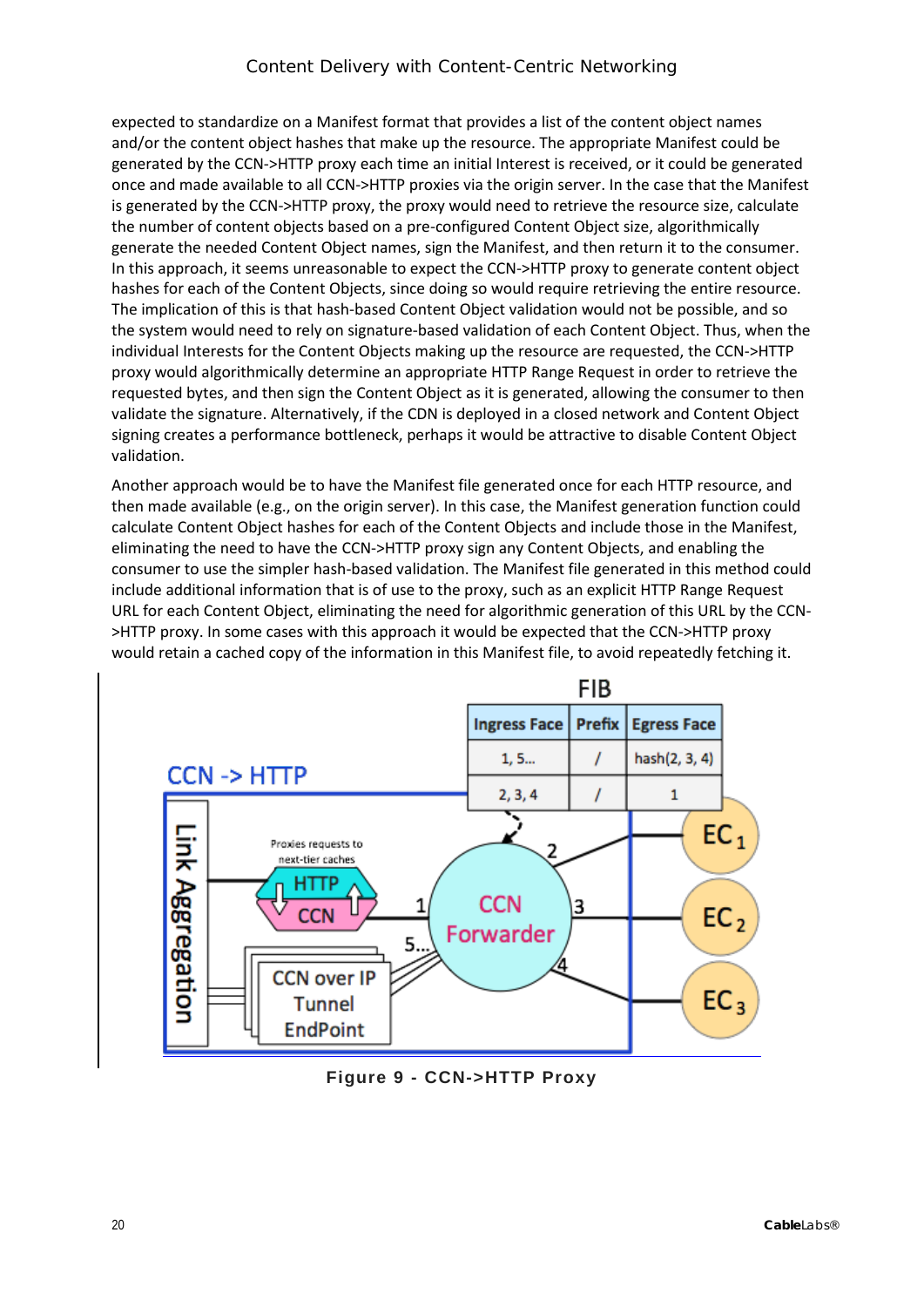# <span id="page-20-0"></span>**7 UNSOLVED PROBLEMS**

The previous sections proposed some ways in which CCN can be incrementally integrated into an existing CDN. However, the architectural description is by no means complete. There are several categories of problems that have yet to be addressed. Solutions to these problems will be required in any fully functional implementation.

**Optimized CCN Router Implementation** - Core and Edge IP router implementations have seen decades of development and optimization, whereas CCN router development is in its infancy, with only proof-of-concept implementations available at present. The topics of FIB/PIT sizing and memory bandwidth requirements, and content store implementation have been studied, but real development will require a stronger market signal to emerge.

**Optimized CCN Cache Implementation** - As discussed earlier, caching in CCN content stores is dramatically simpler than the equivalent in the HTTP world, and opportunities exist for very high performance caches. However, current implementations run in user-space and are explicitly referred to as non-optimized reference implementations.

**Congestion Avoidance (CA)** - In CCN networks, congestion avoidance is performed by the consumer rather than by the producer (server) as it is in TCP, and it consists of pacing the transmission of Interest messages in order to ensure that the delivery of a requested resource can make maximal fair use of the network. Current CCN CA algorithms are largely based on the TCP Congestion Avoidance algorithm, which presumes that the bandwidth-delay product of the network varies relatively slowly since, in large part, all data packets traverse the same path from server to client. In contrast, the Content Objects in a CCN resource request may be delivered from various producer or Content Store locations, and may take multiple paths to reach the consumer, so the concept of a bandwidth-delay product for the resource request as a whole can't be defined, making TCP-like CA a poor fit for CCN networks. This is an active area of research in the CCN community.

**Cache control & semantics** - Content distributors must have explicit controls for how and when content is cached in their networks. While the CCN protocol specifies an EXPIRY\_TIME field in Content Objects, it lacks any further mechanisms for prioritization and on-demand purging of cached data. A network-wide control protocol needs to exist which allows for deleting objects (or otherwise making them unavailable) from network caches and updating cache policies. In a CCN world, where content is now an integral part of the network, it is likely that this functionality would be integrated into network management and monitoring systems.

**Content Object size & fragmentation** - The Content Object is an atomic unit of data that can be transferred across the CCN network, in many ways the corollary to a packet in an IP network. At the time of the writing of this paper, a maximum Content Object size (MTU) for CCN had not been specified, and there is some expectation that it may be larger (perhaps significantly larger) than the MTU in IP networks, thereby reducing the Interest message burden. In some cases, it may be necessary to fragment a large Content Object (either due to link technology limitations, or in order to reduce head-of-line blocking latency). While nothing has been specified yet with regard to this fragmentation mechanism, proposals have been made that it be done at the link level, so that it is transparent to the CCN forwarding plane.

**Network Control** -- Many of the routing policies introduced in this document are heavily dependent on the idea that all routers have a consistent understanding of the hashing policies to be used at each tier of the CDN. A change in the number of caches at any time or for any reason would require a simultaneous update of routing policies across several nodes in the network. A centralized network control mechanism would need to be in-place to perform these updates. This is likely a good application for SDN concepts.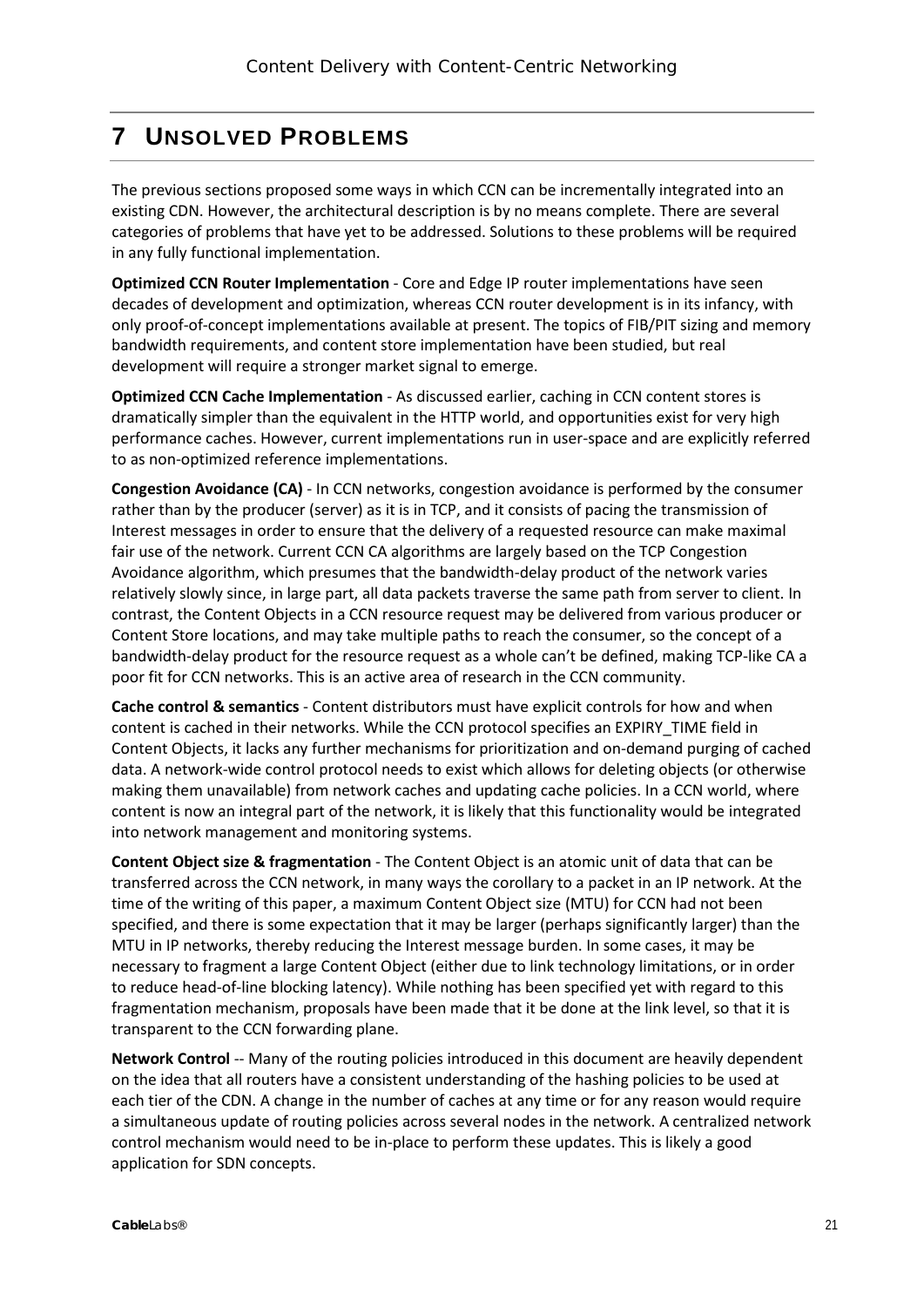**CCN->HTTP Conversion** -- In this paper we have described the need to perform conversion of CCN Interests to HTTP Requests, particularly in the early stages of the transition. We have proposed two methods to achieve this, but neither has been validated. We have some concerns that computational complexity of this function will make the earliest stages of the transition less attractive, and thus jeopardize the transition as a whole.

**HTTP->CCN Conversion** -- The conversion of HTTP requests into CCN Interests is simpler computationally than the inverse conversion. That said, we have not validated the approach experimentally, nor are we aware of implementations that could be utilized for experimentation.

**Business Rules and Monetization** – CDN may need to have features above and beyond the technical aspects of delivering content. Support for similar business-specific functionality and mechanisms for monetizing the distribution of partner content is needed in a CCN implementation as well.

### <span id="page-21-0"></span>**8 CONCLUSION**

CCN architectures are ideally suited to replace and improve upon the existing CDN overlay applications we have come to rely upon. Content, identified by a unique name, is returned to consumers by the closest node on the network that can provide it. In-network caching naturally facilitates the storage of popular content closer, topologically, to the clients that are requesting it. In addition, the request/response model used most widely for content delivery today (HTTP/S) is a fundamental part of the CCN paradigm in the form of Interest and Content Object packets. Finally, security implemented at the Content Object-level is a better fit for content distribution, and avoids many of the problems inherent in the end-to-end connection encryption approach (TLS).

It is possible to realize significant benefits through an incremental introduction of CCN into an existing CDN implementation. CCN->HTTP and HTTP->CCN proxies can create small "islands" of CCN functionality that can begin to eliminate some of the performance and management issues encountered in modern CDNs. By striping content across multiple caching routers at the Content Object-level, the "hot cache" problem is eliminated. Additionally, link utilization is reduced because content retrieved from higher-tier cache levels will not "hairpin" through the caches on the way to the client as it does today. It is important to note that these benefits can be achieved without making modifications to existing IP routers.

While the architecture proposed in this paper initially relies heavily on the CCN and HTTP proxy appliances, we are careful to point out that no proof-of-concept implementations have been developed at this time. It is unknown whether the processing requirements of these appliances will significantly impact the cost of the transition, and thus offset the benefits provided by CCN. More feasibility studies are required to determine the cost and scalability of these proxy devices in a highvolume CDN implementation.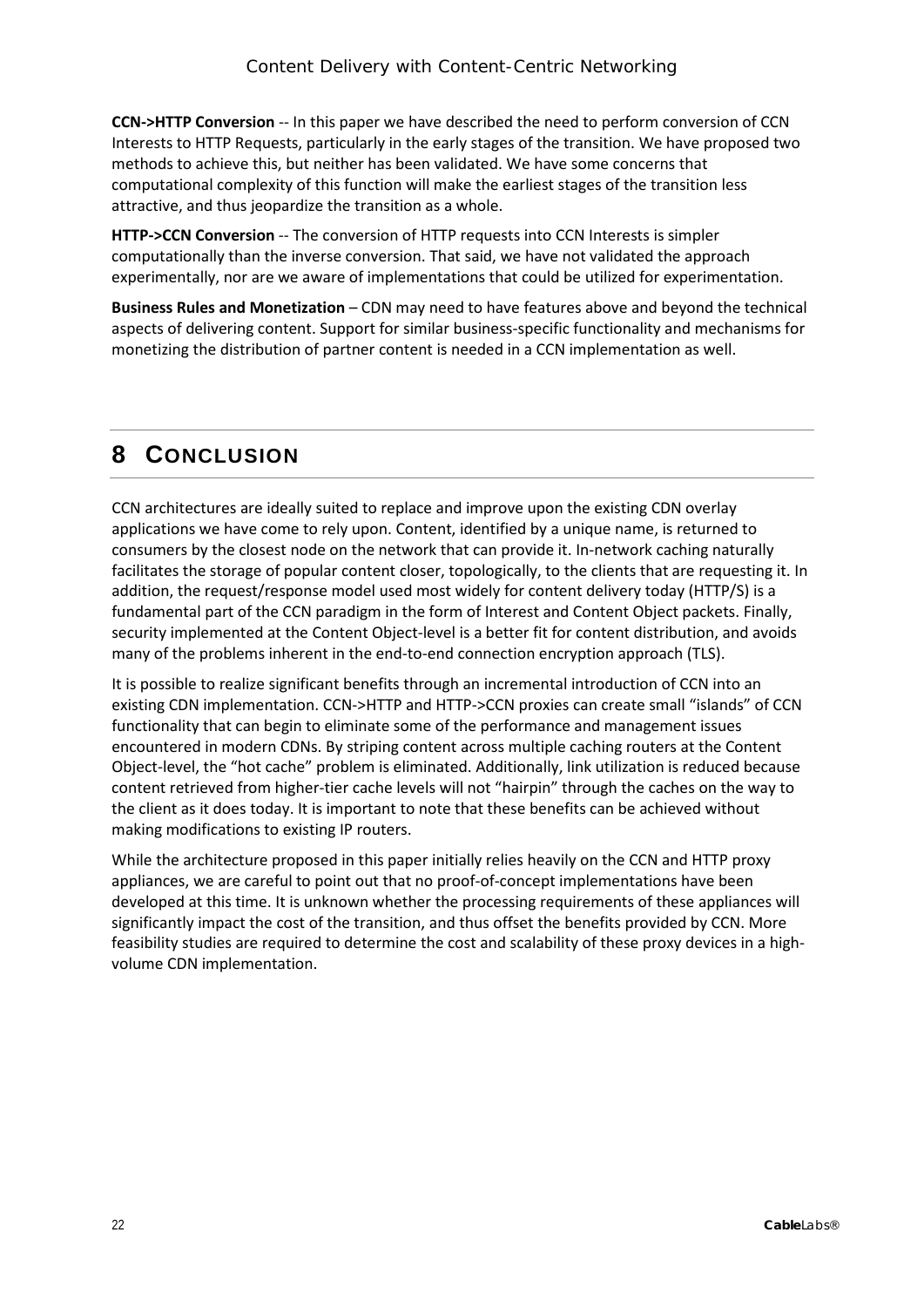# <span id="page-22-0"></span>**APPENDIX A ALL CACHES SUPPORT CCN**

By following the incremental integration approach defined in this paper, the CDN will eventually arrive at a deployment state in which all caches and origin servers have been upgraded to support CCN. At this point, there will be a mesh of CCN-over-IP tunnels between caches in adjacent tiers of the CDN. Consistent hashing policies among the network nodes will ensure even distribution of content across all caches at each tier. Additionally, only HTTP->CCN proxies will still be present in the system, as the need for the more complex CCN->HTTP proxies has been eliminated. Further, the proxy appliances that were deployed at each caching layer have now essentially become CCN routers. At this point, it may be feasible to subsume the actual caching functionality into those routers rather than keep the caches as distinct entities.

The HTTP->CCN proxies, however, will likely be required for much longer due to the need to support legacy client devices that will not be able to generate CCN network requests. The performance requirements of the HTTP->CCN proxies can be reduced by moving them closer to the network edge. As depicted i[n Figure 10,](#page-22-1) each "Service Group" (set of home gateway devices served by a single Municipal Router (MR)), can be assigned a proxy (connected to the MR) which will serve the requests of all legacy clients. The legacy clients can be directed to the closest proxy by the TR, or by using IP anycast. Using IP anycast, all proxies can be assigned the same network address and clients will be directed to their nearest proxy, topologically. In that case, the TR is no longer required.



<span id="page-22-1"></span>**Figure 10 - Example CRAN with all Caches Upgraded to CCN**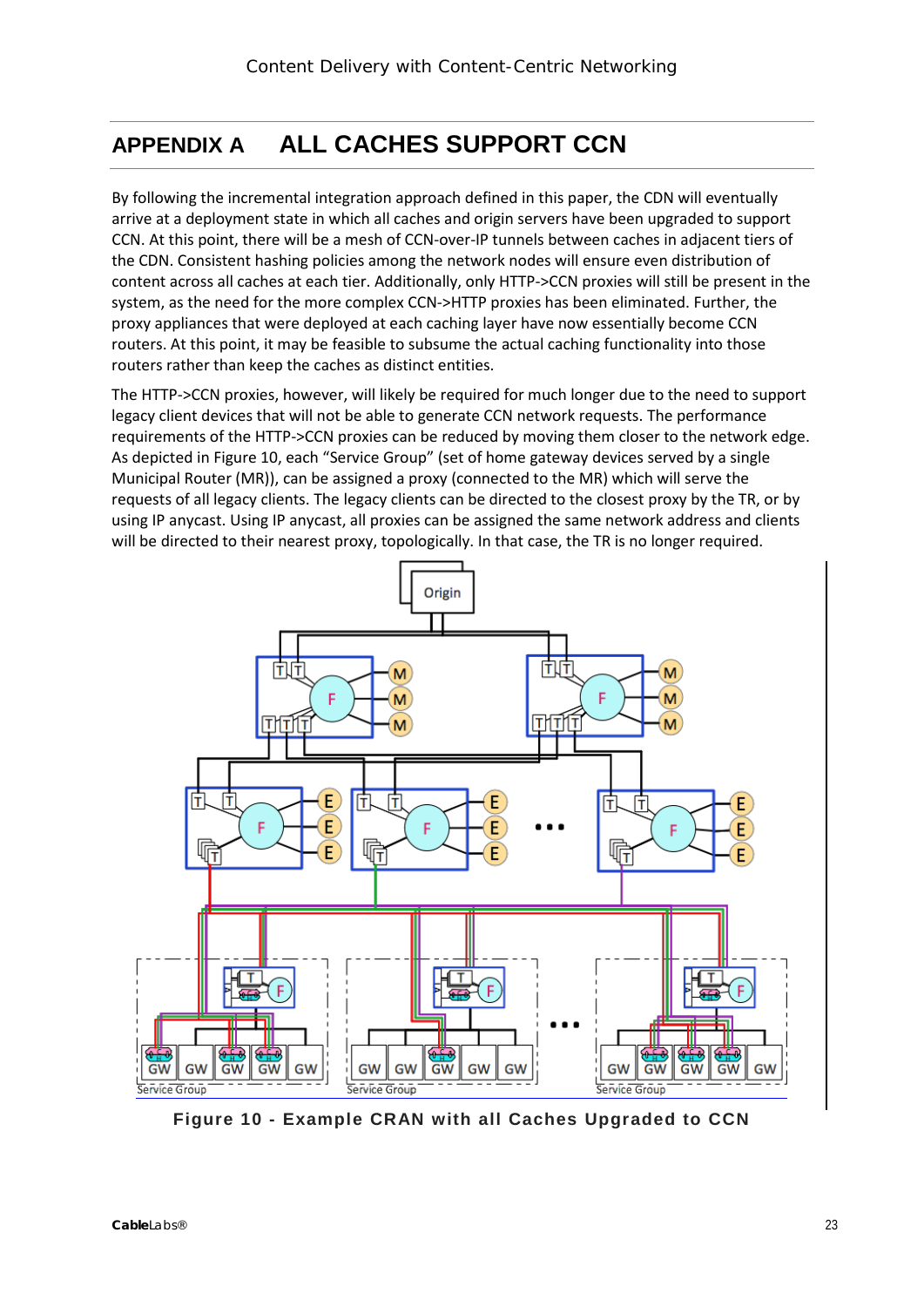As a further step, the home gateways of individual subscribers can be updated with their own proxy implementations to serve devices within the home, reducing the dependency on the top-level proxy for that Service Group. The upgraded gateways would function as transparent proxies, intercepting traffic destined for the CDN and performing HTTP->CCN conversion implicitly. We can now start to introduce clients and applications that support native CCN-based content requests (over IP tunnels).

Throughout the description of this transition process, we have mostly avoided the discussion of updating routers to support CCN natively. Instead, we have chosen to represent CCN links as IP tunnels, and have shown the transformation of many of the proxy appliances into what amounts to simply CCN routers. In any plausible transition to CCN, IP routers will most certainly be upgraded to support both CCN and IP networks. Therefore, the primary area of concern will be in the performance implications of processing new network packet types. It is possible that existing routers may be able to support CCN through firmware updates, but it is unknown how well these platforms will scale without CCN-specific hardware support. The ideal solution may involve replacing the existing routers with new hardware that has been optimized for both CCN and IP network traffic.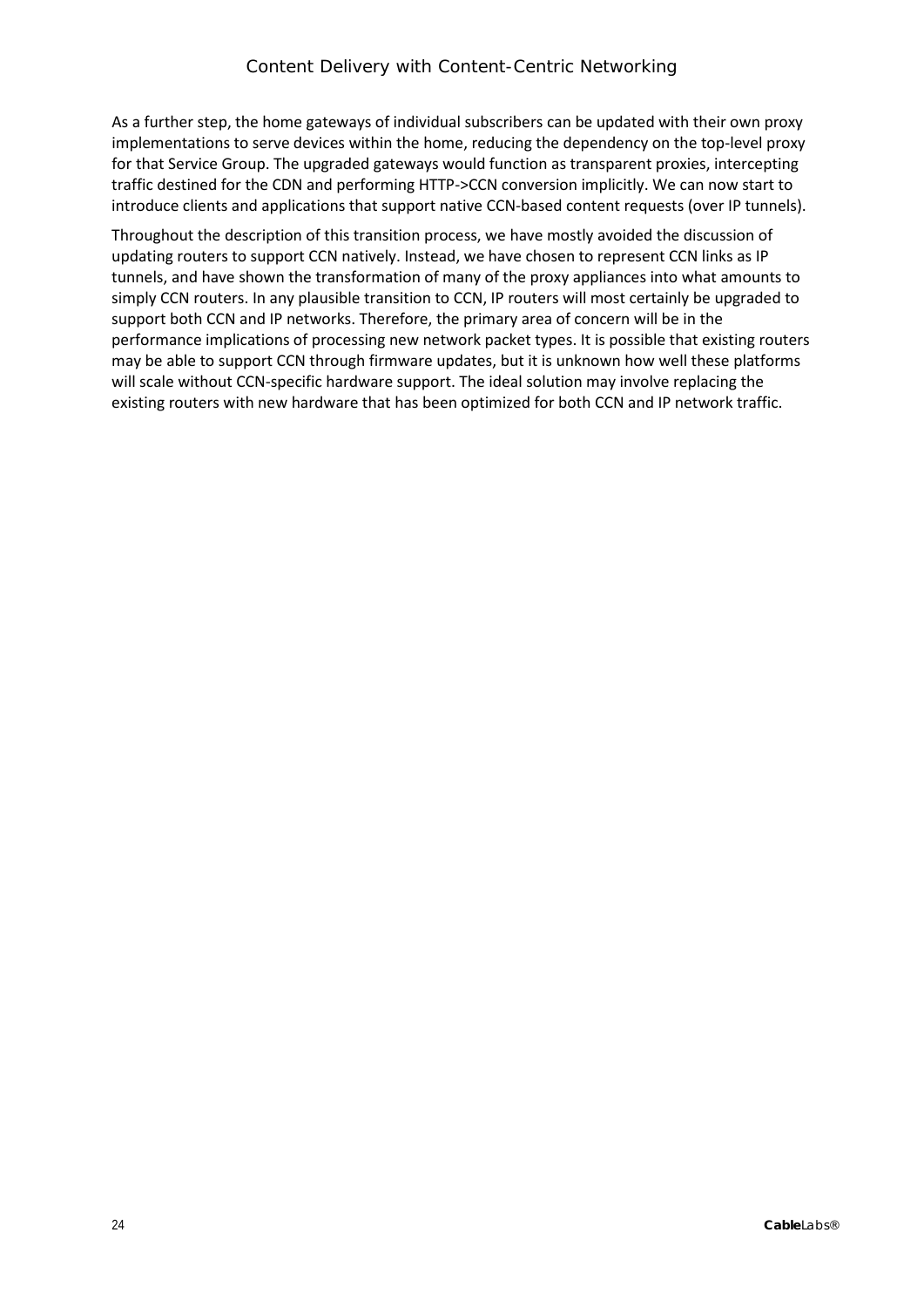### <span id="page-24-0"></span>**APPENDIX B REFERENCES**

- [1] <http://traffic-control-cdn.net/>
- [2] <http://www.parc.com/services/focus-area/content-centric-networking>
- [3] <http://named-data.net/>
- [4] [http://traffic-control-cdn.net/docs/latest/overview/traffic\\_router.html#arrow-dns-content](http://traffic-control-cdn.net/docs/latest/overview/traffic_router.html#arrow-dns-content-routing)[routing](http://traffic-control-cdn.net/docs/latest/overview/traffic_router.html#arrow-dns-content-routing)
- [5] [http://traffic-control-cdn.net/docs/latest/overview/traffic\\_router.html#arrow-http-content](http://traffic-control-cdn.net/docs/latest/overview/traffic_router.html#arrow-http-content-routing)[routing](http://traffic-control-cdn.net/docs/latest/overview/traffic_router.html#arrow-http-content-routing)
- [6] M. Mangili, F. Martignon, A. Capone, "A Comparative Study of Content-Centric and Content-Distribution Networks: Performance and Bounds", IEEE Global Communications Conference (GLOBECOM), pp. 1403-1409, 2013
- [7] D. Ma, Z. Chen, "Comparative Study of CCN and CDN", IEEE INFOCOM Student Activities (Posters), pp. 169-170, 2014
- [8] Thaler, David; Chinya Ravishankar. ["A Name-Based Mapping Scheme for Rendezvous".](http://www.eecs.umich.edu/techreports/cse/96/CSE-TR-316-96.pdf) University of Michigan Technical Report CSE-TR-316-96, http://www.eecs.umich.edu/techreports/cse/96/CSE-TR-316-96.pdf.
- [9] J. Lamping, E. Veach, "A Fast, Minimal Memory, Consistent Hash Algorithm", Google, <http://arxiv.org/pdf/1406.2294.pdf>
- [10] Karger, D.; Lehman, E.; [Leighton, T.;](https://en.wikipedia.org/wiki/F._Thomson_Leighton) Panigrahy, R.; Levine, M.; [Lewin, D.](https://en.wikipedia.org/wiki/Daniel_M._Lewin) (1997). *[Consistent](http://portal.acm.org/citation.cfm?id=258660)  [Hashing and Random Trees: Distributed Caching Protocols for Relieving Hot Spots on the](http://portal.acm.org/citation.cfm?id=258660)  [World Wide Web](http://portal.acm.org/citation.cfm?id=258660)*. Proceedings of the Twenty-ninth Annual ACM [Symposium on Theory of](https://en.wikipedia.org/wiki/Symposium_on_Theory_of_Computing)  [Computing.](https://en.wikipedia.org/wiki/Symposium_on_Theory_of_Computing) ACM Press New York, NY, USA. pp. 654–663. [doi:](https://en.wikipedia.org/wiki/Digital_object_identifier)[10.1145/258533.258660](https://dx.doi.org/10.1145%2F258533.258660)